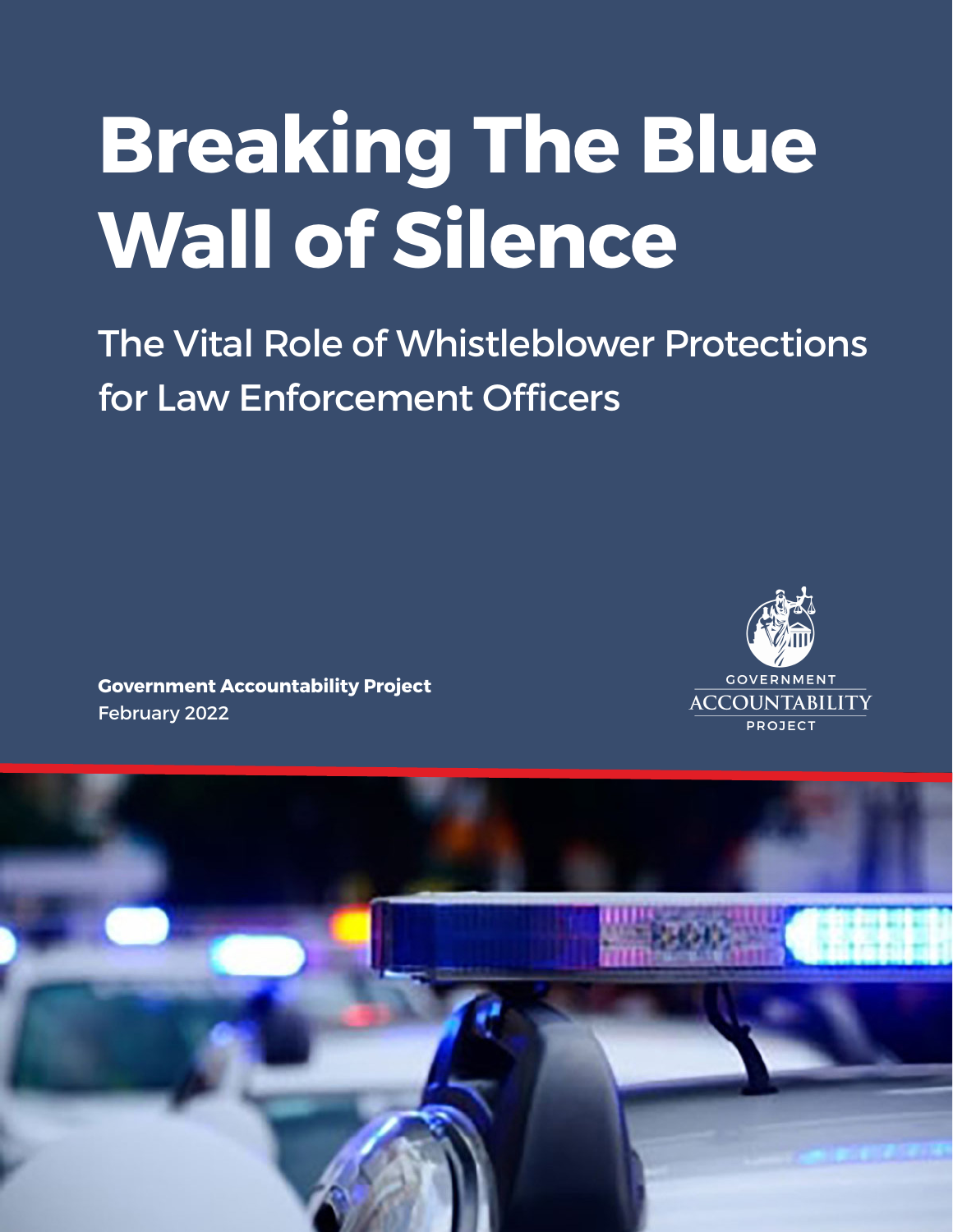## **Breaking The Blue Wall of Silence**

## The Vital Role of Whistleblower Protections for Law Enforcement Officers

"On my honor, I will never betray my badge, my integrity, my character, or the public trust. I will always have the courage to hold myself and others accountable for our actions. I will always uphold the constitution, my community, and the agency I serve."

Law Enforcement Oath of Honor, International Association of Chiefs of Police

## **TABLE OF CONTENTS**

- **Acknowledgements**
- **Introduction**
- **Whistleblowing in Law Enforcement**
- **The Power of Whistleblowing**
- **The Blue Wall of Silence**
- **Retaliation and the Law Enforcement Whistleblower Paradox**
- **The Experiences of Nine Law Enforcement Officers**
	- Frank Serpico
	- Cariol Holloman-Horne
	- Matthew Fogg
	- 13 Javier Esqueda
	- Austin Handle
	- Brittany M. Iriart
	- Norman A. Carter Jr.
	- Shannon Spalding
	- Lt. Kamil Warraich
- **Whistleblower Protection Laws**
- **Whistleblower Protection Act (WPA) 5 USCS § 2302 and the Whistleblower Protection Enhancement Act (WPEA)**
	- State-Specific Whistleblower Protection RIghts
- **Recommendations for Reform**
- **Conclusion**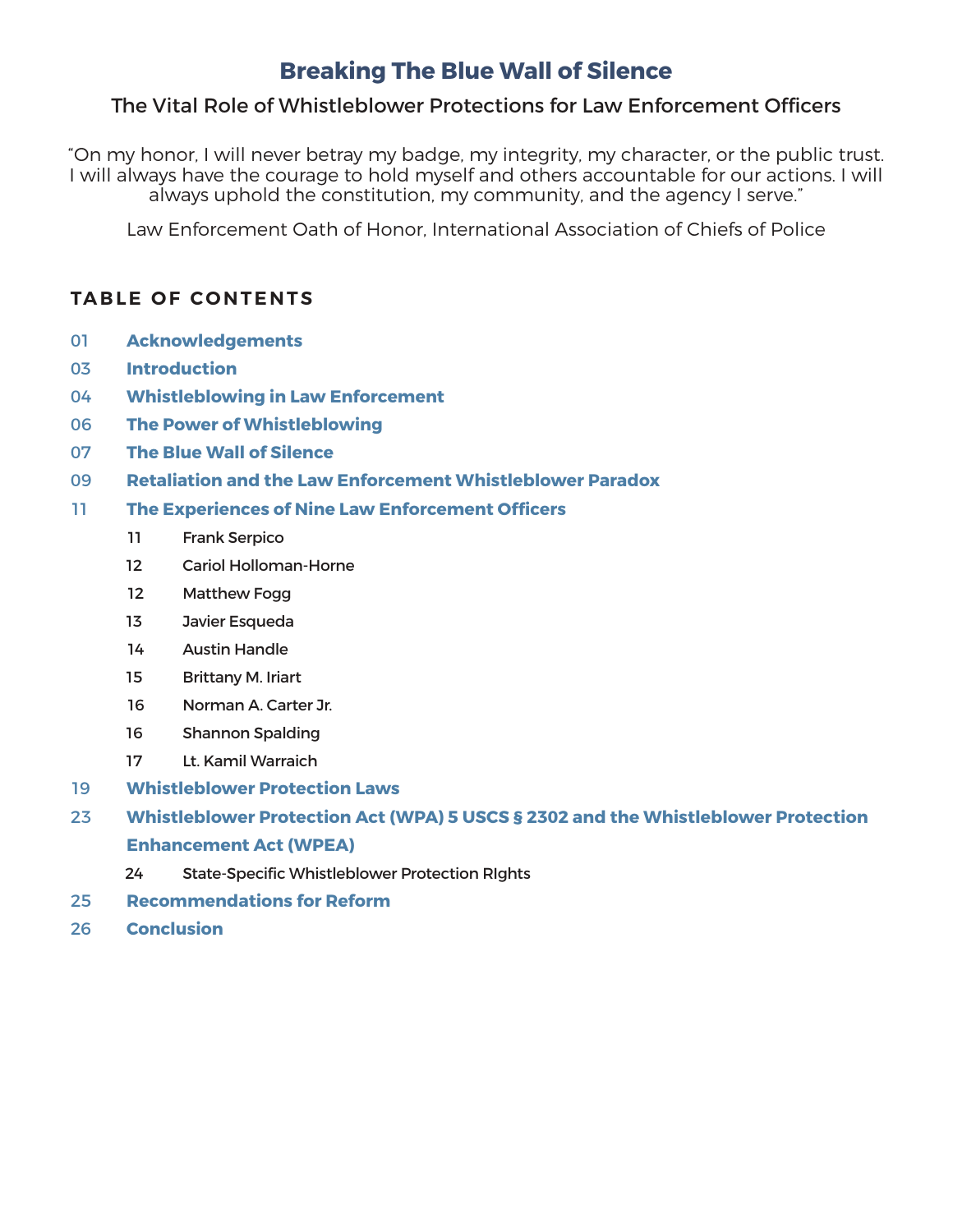## **Acknowledgements**

The countless acts of violence against Black Americans at the hands of police officers have laid bare the injustice furthered by systemic racism in law enforcement. Government Accountability Project stands with all those demanding accountability and institutional change to prevent continuing abuse and injustice against Black, Indigenous, and People of Color (BIPOC).

Government Accountability Project is grateful to the dozens of law enforcement officers who have blown the whistle on misconduct and abuses of public trust, too often fueled by systemic racism, and shared with us their stories of truth-telling and the retaliation they faced for exercising professional integrity.

#### **Editor**

Tom Devine, Legal Director, Government Accountability Project

#### **Contributing Writers and Interviewers**

Emily Chang, Rachel Gu, Kendrick Holley, Karen Hopkins, Sarah Hubbard

#### **Report Reviewers**

Dana Gold, Andrew Harman, Katie Miller, Aman Panjwani, Meagan Platt, Elizabeth Holmes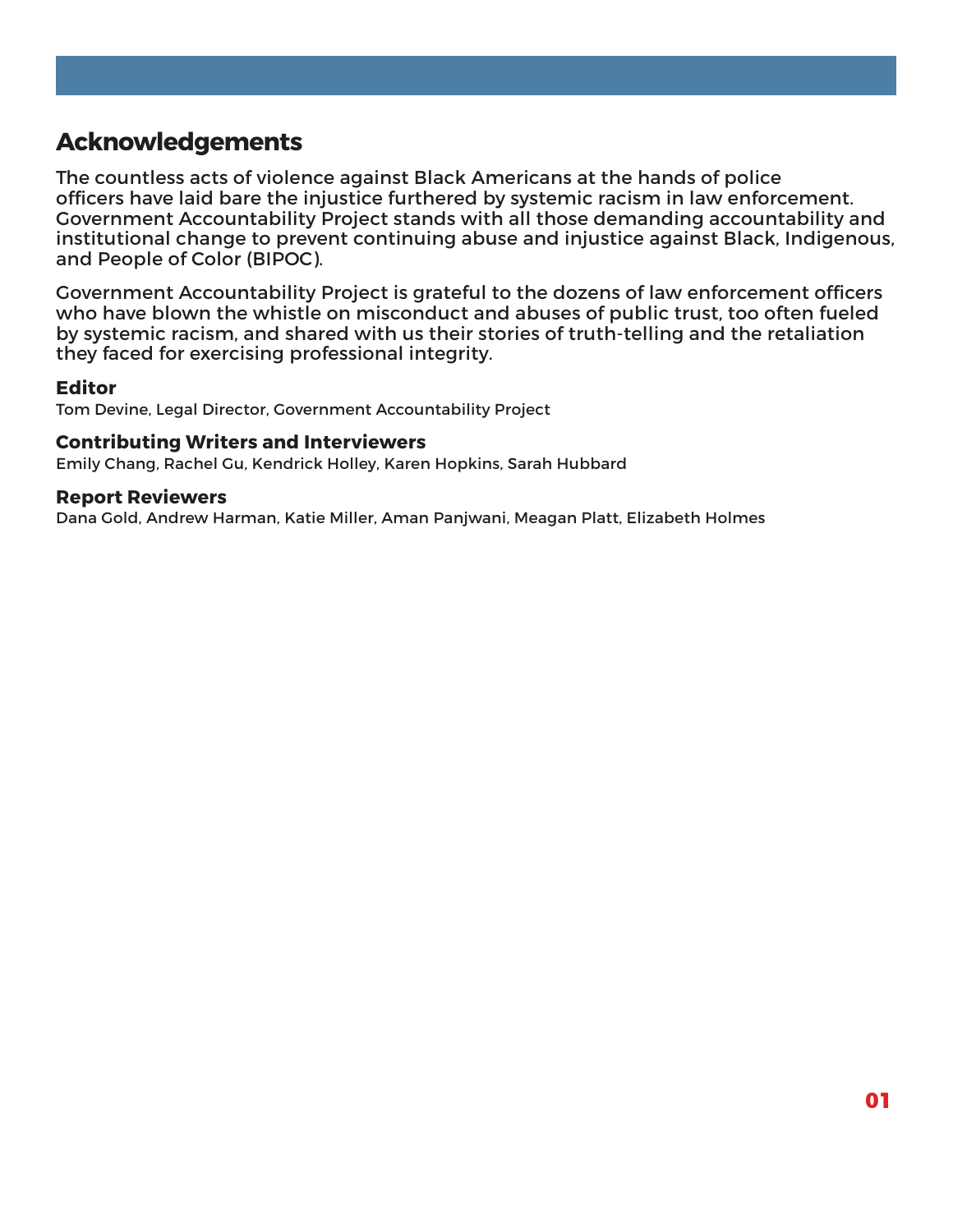## **Forward by Frank Serpico**

After millions of people around the world watched in horror as George Floyd was murdered during an arrest by Minneapolis police officers, millions of Americans were frustrated when Congress failed to pass new controls on police abuses of power. A political stalemate on new controls, however, does not mean we have run out of options to prevent these outrages. We can make a real difference with laws to crack what is widely known as "the blue wall of silence." This is the unwritten code that values protection of fellow officers, sometimes even over protection of the public. This code means that law enforcement whistleblowers risk not only their careers when they come forward, they also risk their lives.

I know this from experience: In the late 1960s and '70s, I blew the whistle on police corruption. My disclosures prompted the Knapp Commission, an investigation that uncovered and helped combat systematic corruption. But my colleagues did not view my whistleblowing as a noble, important act. During a "drug buy and bust," I was shot in the face. My back-up failed to call in "officer down" and left me to bleed to death. I would have died but for an elderly Hispanic neighbor who called for help.

I was tormented by the police during my entire recovery. The late New York City Police Commissioner Patrick V. Murphy was aware of my revelations and the resulting danger I faced. He could have protected me. Instead, he assigned me to the most dangerous position in narcotics. In his book, "Commissioner: A View from the Top of American Law Enforcement," he was apologetic to his cronies, stating that he regretted my promotion. Instead of commending me for exposing corruption, he sent a clear, chilling message to any would-be whistleblower.

My experience was no aberration. For example, former U.S. Marshal Matthew Fogg also was abandoned and nearly lost his life during a stakeout after he challenged racial bigotry within the U.S. Marshals Service. Yet another former police officer, Cariol Horne, knows the risks of whistleblowing from experience. In 2006, Horne prevented a fellow Buffalo police officer from choking a black detainee. However, when she testified against her colleague in court, she was accused of interfering with the arrest and endangering the other officer. These accusations led to her dismissal and subsequent loss of pension.

Even if chokeholds were outlawed in all contexts, the deep-seated culture of peer pressure degenerates into personal harassment if an officer exposes anything that threatens a peer. When California police officer Jed Arno Blair exposed two other officers for theft and planting drugs on suspects, his colleagues rewarded him with scorn, harassment, and exclusion. Blair said colleagues threatened his family, spit in his locker, and threw his clothes in a urinal, and that leadership ignored his complaints.

Citizens' outcries and video footage of police brutality have finally sparked a long-overdue national reckoning but are not sufficient alone. Exposing and reforming police misconduct requires more than capturing what happens on a smartphone. Often the only witness to these types of misconduct may be a fellow officer whose testimony against a colleague is the only chance for justice. The rule of law relies on their protection. Testimony from honest police officers can be the most effective path to justice.

Whistleblower protection will make a difference so that the laws already on the books get enforced as the rule, instead of the exception. After all, murder always has been illegal. Nor should whistleblower protection be limited to shielding law enforcement officers from getting fired. It must extend to all who bear witness, whether police officer, citizen witness, victims or NGO, against all forms of retaliation used to hide abuses of power. We need to protect all who bear witness, because it is irrelevant who blows the whistle to expose the indefensible. There can be no justice without the truth.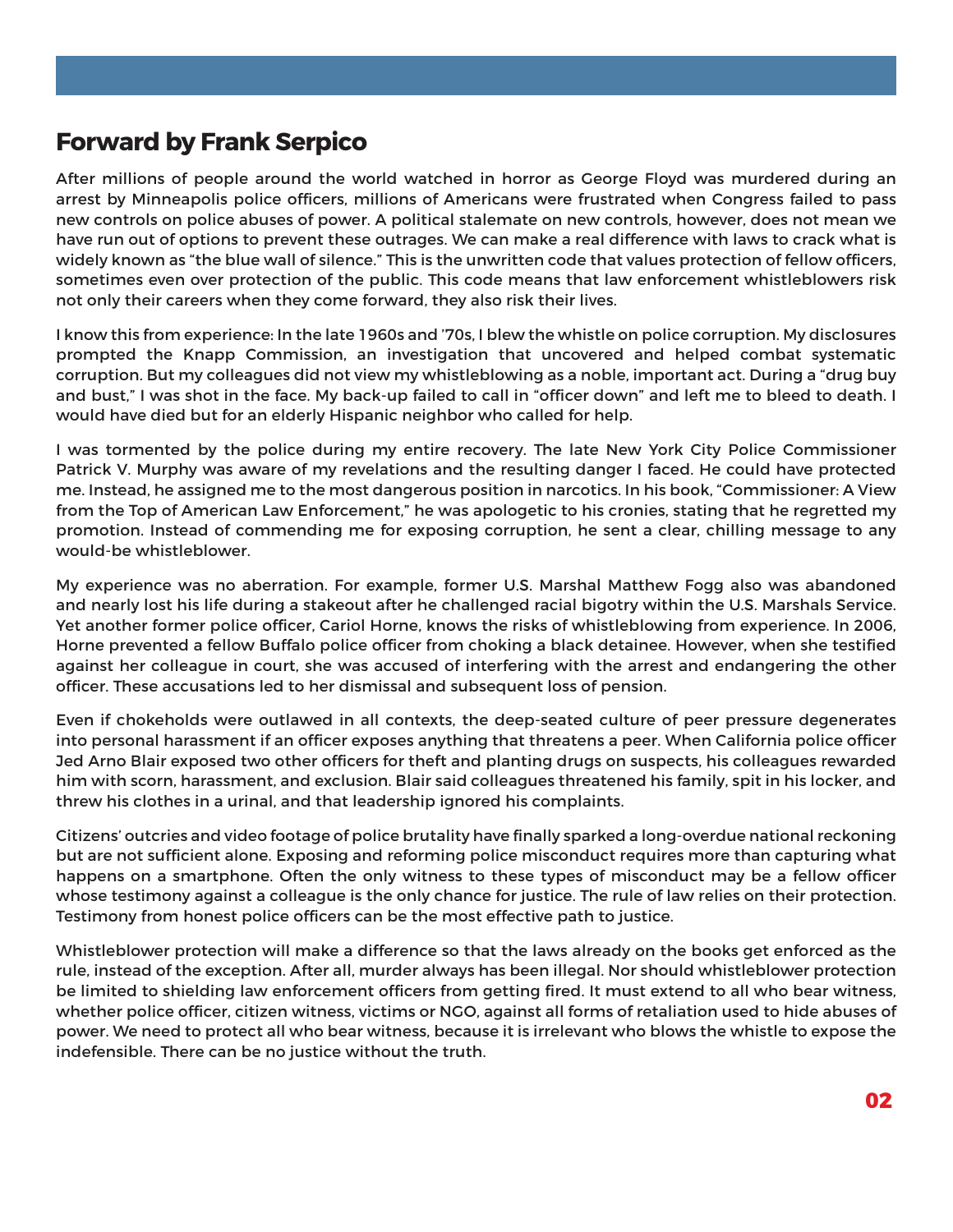## **Introduction**

These past two years, we have seen truth change the course of history. The murder of George Floyd in 2020 sparked a long-overdue national reckoning for greater police accountability and oversight. But citizens should not have to rely on smartphones alone to defend justice successfully. Now more than ever, we are witnessing powerful movements to address a vacuum of meaningful accountability in law enforcement.

Law enforcement whistleblowers are one of the most important vehicles for police accountability and reform. This is, in part, because they are often the only witnesses to corruption, waste, fraud, and abuse in their own departments. Unfortunately, police whistleblowers are rare. In fact, it is so uncommon for police officers to blow the whistle on their colleagues or testify against them that the phenomenon has a name—the "Blue of Wall of Silence." The "Blue Wall of Silence" – compounded by a lack of credible anti-retaliation protections – forces law enforcement officers to risk their careers, safety, and even their lives when they choose to blow the whistle on abuses of power in their ranks.

This culture of silence, ingrained in the nearly 18,000 police departments across the United States, makes whistleblowing in law enforcement extremely unlikely, and thus all the more necessary. To restore public trust in law enforcement institutions, a rigorous pursuit of police integrity must provide safe channels for reporting the truth if justice and accountability are going to prevail. Strong legislation that protects the indispensable role of police whistleblowers is an essential component of reform efforts to prevent and address police misconduct. Without meaningful legal protections, those officers who dare to disclose law enforcement corruption and abuse will continue to be left wrongfully exposed to ostracism, hostility, and retaliation, chilling others who might consider breaking the blue wall of silence and leaving the public at risk of harm.

This report provides a comprehensive overview of whistleblowing in the law enforcement community and seeks to begin a productive dialogue around this crucial, though often overlooked, aspect of police reform.

Section I, "Whistleblowing in Law Enforcement", discusses the vital role whistleblowers play in enhancing policy integrity and community trust. Section II, "The Blue Wall of Silence," and Section III, "Retaliation and the Law Enforcement Whistleblower Paradox" examine organizational disincentives to blowing the whistle on police misconduct. Section IV, "The Experiences of Nine Law Enforcement Officers," details the accounts of Frank Serpico, Cariol Horne, Matthew Fogg, Javier Esqueda, Austin Handle, Brittany Iriart, Norman A. Carter, Jr., Shannon Spalding, and Lt. Kamil Warraich, presenting an overview of the type of retaliation law enforcement whistleblowers suffer. Section V, "Whistleblower Protection Laws" outlines the protections currently available to law enforcement whistleblowers and is followed by Section VI, "Recommendations for Reform," which offers best-practice policy recommendations to dismantle the Blue Wall of Silence and empower law enforcement whistleblower essential to exposing and addressing police abuses. Section VII, "Conclusion," offers brief concluding remarks.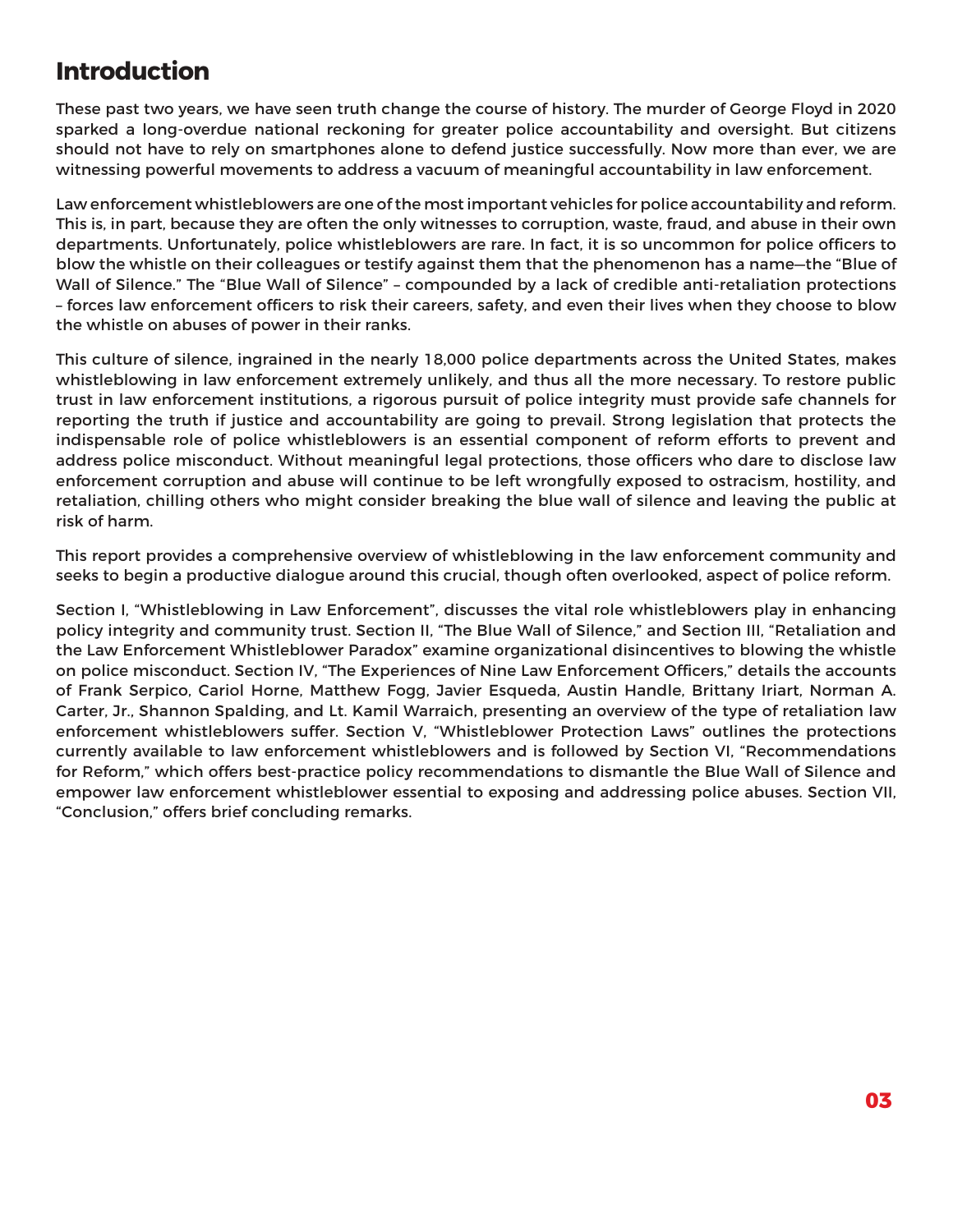## **Whistleblowing in Law Enforcement**

Minneapolis Police Chief Medaria Arradondo's testimony condemning Derek Chauvin's actions was a welcome break from the "Blue Wall of Silence," which has long enabled and shielded police misconduct across the country. The number of his fellow officers and supervisors, including Lieutenant Richard Zimmerman, willing to publicly criticize Chauvin's actions served as a critical turning point in police reform. It was, however, still a far cry from breaking the "Blue Wall of Silence." The fight for accountable policing is far from over. Massive protests – from the local to the global level – reflect a deep lack of trust in police officers, not only among communities of color, but also nationwide. Almost 1,000 fatal shootings by on-duty police officers are reported in the United States each year, and yet the conviction rate for officers is just around 1 percent—less than nine prosecutions per year.<sup>1</sup> Chauvin's trial only underscored the extent to which structural inequities and institutional racism pervade law enforcement agencies. His case is a "major outlier in a system that very rarely imposes serious criminal charges against cops."2

The global landscape is undoubtedly shifting, and this demand for reform is not only coming from the public. Law enforcement leaders and officers alike want to restore trust and honor in policing. What is often overlooked in reform initiatives, however, is the power of whistleblowers to facilitate law enforcement that operates within the law.

In 1893, the International Association of Chiefs of Police devised "The Law Enforcement Code of Ethics" principles accepted by police organizations nationwide.<sup>3</sup> The Code of Ethics establishes the following benchmarks for officers:

"[T]o serve the community; to protect lives; to save the weak from those who would use intimidation; to obey the constitutional guarantees afforded to every citizen; to keep an officer's private life separate from his official duty (such as personal or political beliefs, prejudices, aspirations, animosities or friendships); to be courageous and show resolve when faced with the possibility of death; to uphold the principle that the badge symbolizes not only authority, but also acts as an image of public faith; maintain confidentiality; and always be ethical and consistent with department regulations and the law."4

Notably, whistleblowing, or even a responsibility to report peer misconduct, is not included.

Past and present investigations of police misconduct, such as the Ferguson Report,<sup>5</sup> largely fail to mention the role of police whistleblowers. The term "whistleblower" does not appear once in the Interim Report of the President's Task Force on 21st Century Policing.<sup>6</sup> Some advocacy organizations initially overlooked the importance of whistleblower rights and protections for police officers as a key component of meaningful reform.

This oversight is changing dramatically. In July 2021, 175 civil rights and good government organizations called for Congress to protect police whistleblowers who challenge police abuses that violate laws already on the books. The absence of whistleblower rights is a significant factor to explain decades of frustration seeking real progress in accountability and transparency. The lesson learned is simple: there is often no substitute for whistleblowers who disclose the necessary evidence to promote accountability and justice in the face of lawless law enforcement officers.

While the term itself lacks a uniformly accepted definition, "whistleblowers" are citizens who use free speech rights to challenge abuses of power that betray the public trust. In the context of law enforcement, whistleblowers are those officers who disclose illegal activity, abuses of authority, gross mismanagement, gross waste of funds, and substantial and specific dangers to public health or safety.7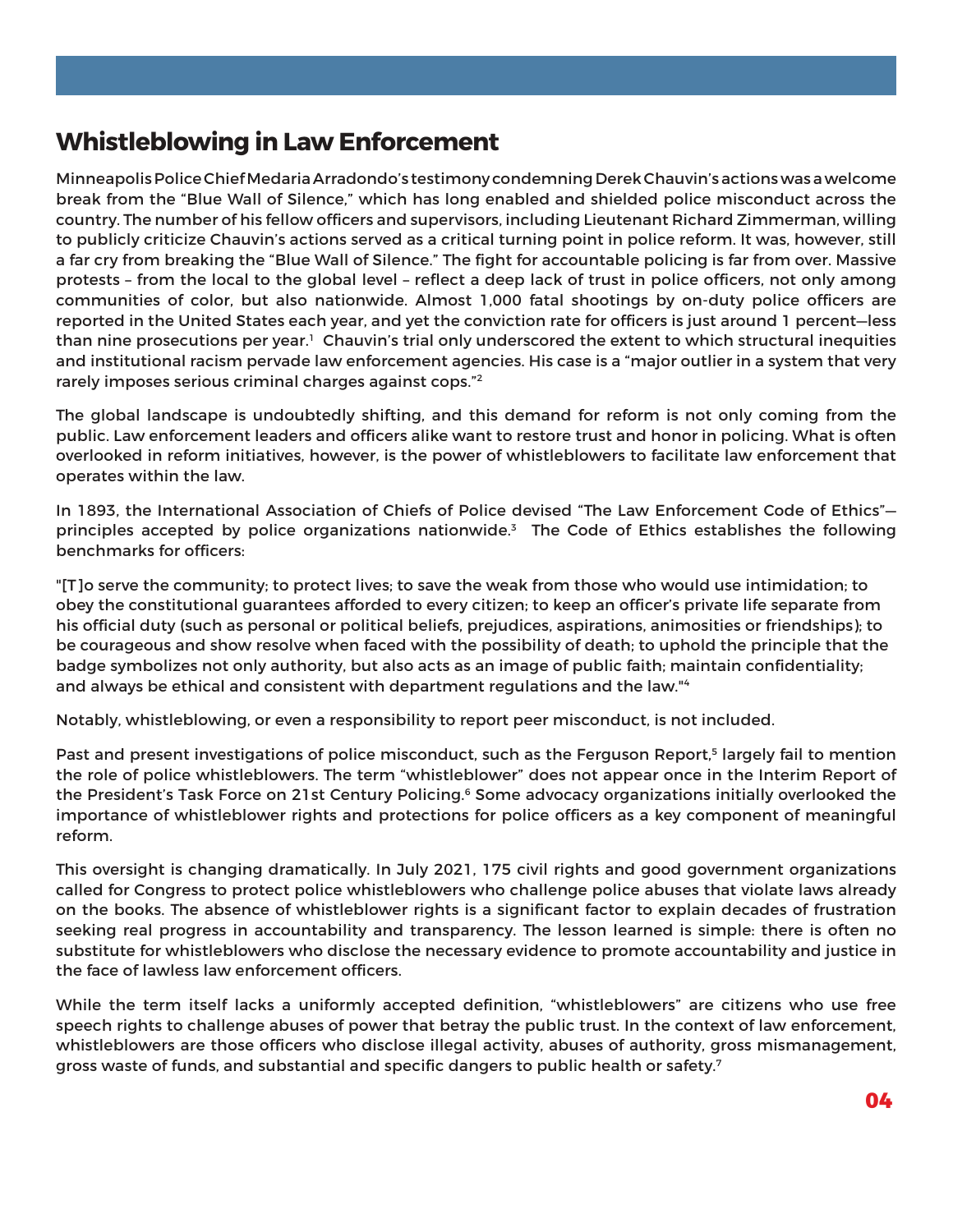Traditionally, there have been three main types of misconduct reported by police whistleblowers: (1) corruption or the use of public office for private gain; (2) excessive force; and (3) unequal treatment, such as discrimination.<sup>8</sup> This is a longstanding global phenomenon, illustrated by 2003 research into Australian police practices.9 Specific types of abuse include improper questioning and interrogation practices, improper searches and seizures, racial profiling, accepting bribes, ignoring criminal behavior, exposure to provocation and temptations, and opportunities to obtain retribution or compliance through verbal or physical abuse.<sup>10</sup> According to one global survey of police integrity, "illegitimate use of deadly force" was consistently identified by police officers as the most egregious form of misconduct.<sup>11</sup>

Currently the whistleblowing process itself occurs in four stages.12 First, a law enforcement employee observes or discovers unethical behavior or illegal activity. This triggers the witness officer to consider disclosing the misconduct. Second, the law enforcement employee weighs the pros and cons of blowing the whistle. That is, the potential whistleblower assesses the severity of the misconduct and potential repercussions of reporting, and in some cases, the whistleblower gathers more information or evidence for a responsible, informed choice. Third, the employee decides whether to blow the whistle or remain a silent observer. Fourth, assuming the employee decides to blow the whistle, the law enforcement organization reacts and either investigates the misconduct or retaliates against the whistleblower. Missing from this system are independent review of the misconduct and protection from retaliation for providing associated evidence.

On balance, the power of testimony from honest police officers remains a dormant factor in ending abuses of power by law enforcement officers. Neither the irony nor the consequences could be greater. As a rule, it is impossible to prosecute crimes without testimony. But until credible channels exist for police officers to testify safely against police illegality, successful prosecutions of abuses will be the exception.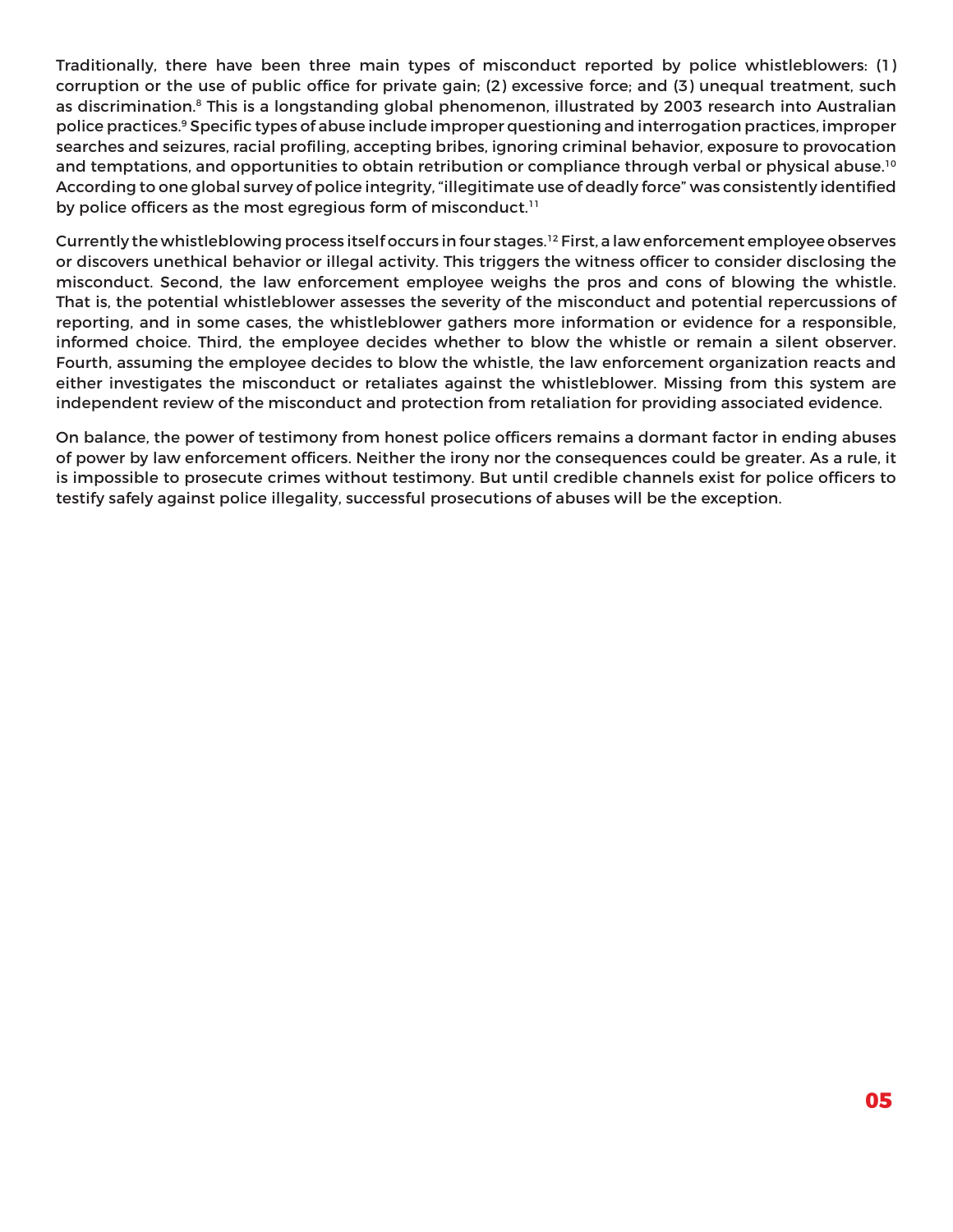## **The Power of Whistleblowing**

Law enforcement whistleblowers are important because the risks they take in reporting misconduct help to restore integrity to policing and the justice system. They are uniquely positioned to detect and expose abuses of power in their departments, as they are often the only individuals with access to inside knowledge of such misconduct. Without police whistleblowers as a vital source of information, we are primarily limited to video evidence collected by victims and witnesses who justifiably fear retribution. From cellphones to dashboard and body cameras, external video evidence has exposed the schism between ex post facto police reports of an incident and what really happened. But the question remains—quis custodiet ipsos custodes (who will guard the guards themselves) off the streets or behind department walls, where phones are not able to capture police abuses of power?

Bystander and bodycam footage from communities across the country have disabused the myth that American policing is plagued by just a few "bad apples." There is a widespread, deeply ingrained culture that sustains abuses of power. To understand why, it is imperative to consider the plight of the "good apples" who risk their professional and sometimes personal lives to defend the rule of law.

First is their unique significance. In the struggle for accountability and transparency, police whistleblowers play a vital role, and their disclosures provide immeasurable public value. Front-line police officers who witness misconduct within their ranks are uniquely positioned to expose it. Law enforcement whistleblowers preserve our most important democratic values by disclosing instances of police misconduct, thereby improving public discourse on the progress of police reform in the process. At great professional and personal cost, they stand up against misconduct in their departments, selflessly representing public interest in the face of corruption.

Their disclosures fuel oversight, preserve the rule of law, and are a critical source of information about serious abuses of public trust. Whistleblowers in law enforcement, however, still face the "Blue Wall of Silence," risking their careers and safety when they choose to expose instances of misconduct. For power to be held accountable, we need whistleblowers. The decision to blow the whistle is not easy, but when law enforcement officers choose to stay silent in the face of misconduct, it is police institutions, the justice system, and the public that suffer.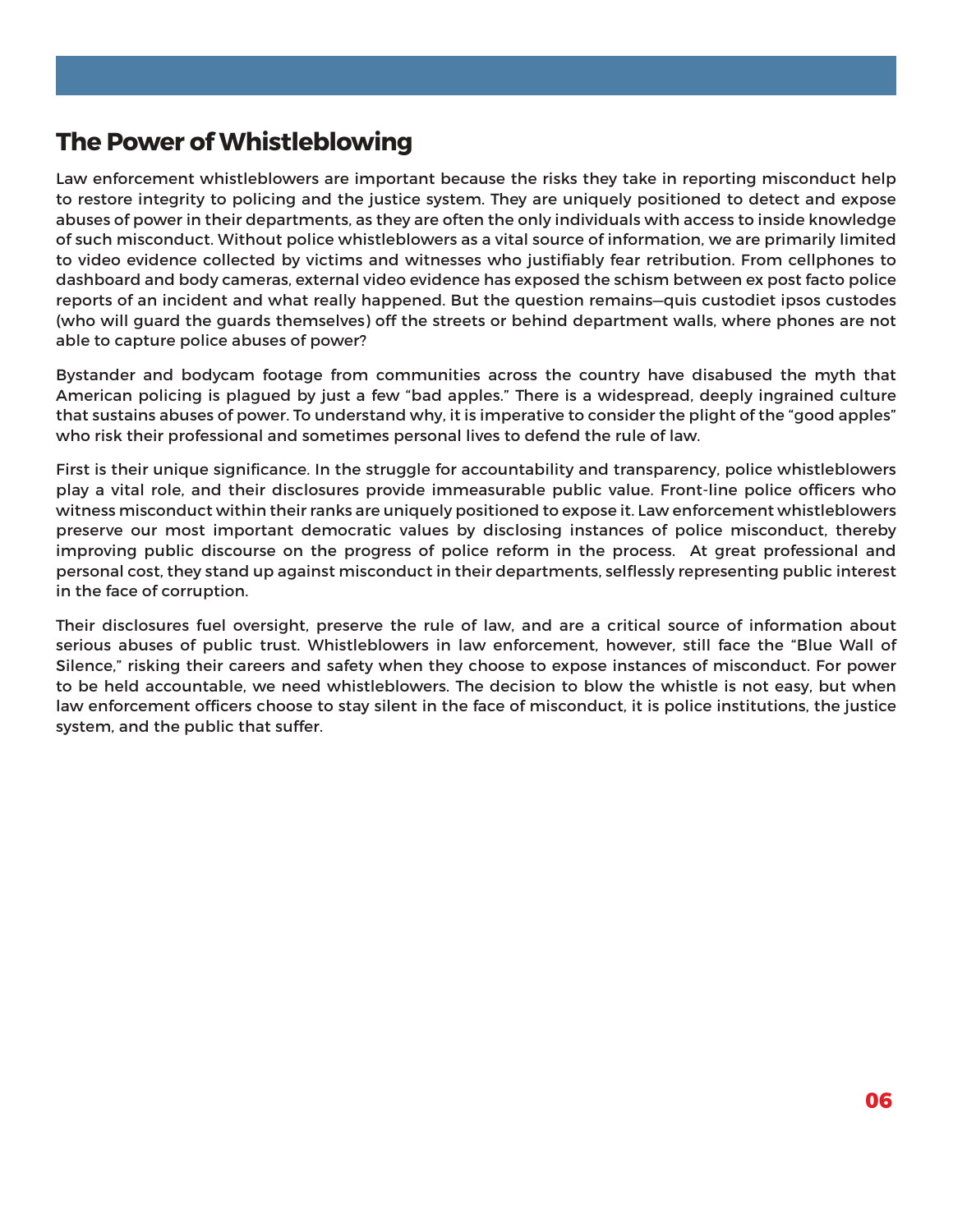## **The Blue Wall of Silence**

Police work is conducted in unpredictable – and often violent – conditions. Thus it is no surprise that internal solidarity and loyalty are encouraged. That is a natural characteristic of a job where life-threatening situations necessitate effective interdependence and mutual trust. Police officers have a significant amount of discretion in carrying out their duties, which limits capacity for immediate supervision, especially in highrisk and fast-paced environments. "Group dynamics are crucial: young officers relate primarily to small, cohesive units on joining and have to conform to informal norms to be accepted."13 As a particularly insular group, police officers depend on tight-knit subcultures and peer group socialization to provide on-the job training. Loyalty is a key feature of this internal culture. "Officers tend to respond to values communicated in daily action rather than from written policy. [They] bond 'through the emotional glue of shared dangers' and because their 'universe so dramatically' separates them from civilians."14

Loyalty to one's colleagues is an undeniably valuable characteristic. However, when officers are committing crimes rather than enforcing the law, the "Blue Wall of Silence" fosters abuse of power without accountability. This poses a systemic threat not only to public trust and safety, but also to the integrity of police organizations, and by implication, to the entire justice system which depends on the knowledge and expectation that those who enforce the rule of law are also subject to it.

The "Blue Wall of Silence" refers to a social control within police culture that deters reports of misconduct and enforces conformity through fear of retaliation. Often, loyalty to one's peers supersedes both an officer's dedication to public service and the rule of law itself. In other words, protection of fellow officers can often be valued over the protection of the public. Broad cultural norms of peer solidarity are continually promoted and sustained through a sense of obligation to comply with this unwritten code of honor.

This is a deeply rooted tradition. Corruption and misconduct are promoted and sustained by the culture and structure of police organizations themselves. As part of a national survey of 925 police officers in 121 precincts in 2000 conducted by the National Institute of Justice (NIJ), over half of the respondents reported that it is "not unusual for officers to turn a 'blind eye' to improper conduct."15 Further, two-thirds of respondents agreed that "officers who report misconduct are likely to receive a 'cold shoulder,'"16 and one-third believed that blowing the whistle was not worth it.<sup>17</sup>

There is tremendous pressure to protect fellow officers. "[Reporting] on other cops is, in some sense, a betrayal of that cultural imperative to support and protect each other," notes Seth Stoughton, associate professor of law at the University of South Carolina School of Law, and a former Tallahassee, Florida police officer.<sup>18</sup> This is not just the perception of critics. In 1992, New York City Mayor David Dinkins appointed retired Judge Milton Mollen to lead The City of New York Commission to Investigate Allegations of Police Corruption and the Anti-Corruption Procedures of the Police Department. Officer Michael Dowd, a key police witness before the Commission, explained that violence against suspects and others was a "bonding ritual that strengthened loyalty and the code of silence" and that he "consciously initiated newcomers into an escalating scale of deviant activities."19

When the only witnesses available are fellow officers holding the police accountable – criminally and professionally – it becomes uniquely difficult, even in cases involving blatant misconduct. The lack of whistleblowers in law enforcement underlines the strength of this culture of silence— one that protects bad officers and prevents good ones from speaking out. The "Blue Wall of Silence" punishes whistleblowers, stifles reform, and promotes impunity. More than just a select group of corrupt individuals or "bad apples," it represents a form of established group behavior that is grounded in the culture and structure of police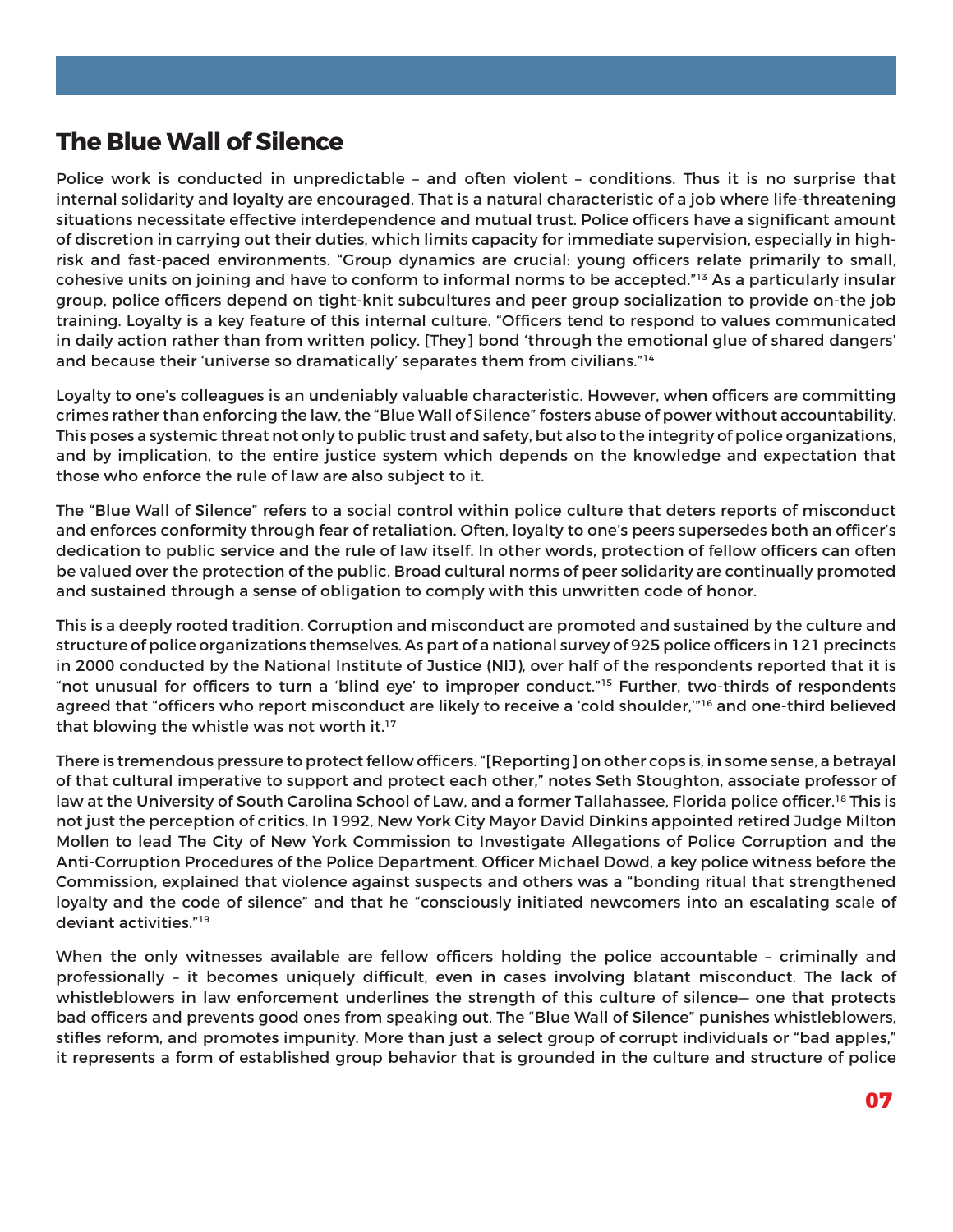work and institutions themselves. "This is social behavior, conducted in groups within organizations, that is powerful enough to override the officer's oath of office, personal conscience, departmental regulations and criminal laws."20 This phenomenon of occupational norms that hinder the reporting of colleagues out of fear of retaliation needs to be vigorously addressed as part of the reform process. The current system protects bad cops more than the good ones who speak out against them.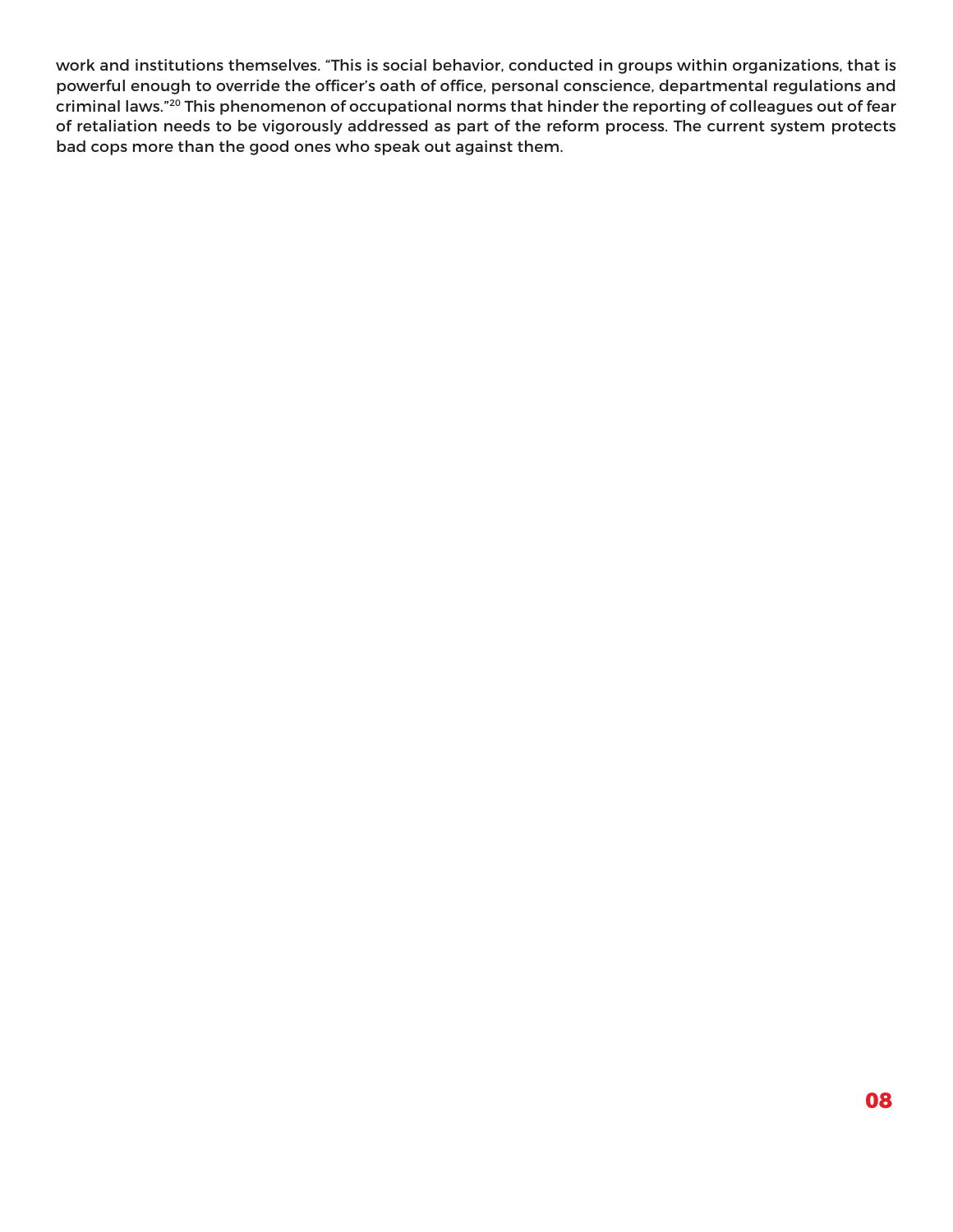## **Retaliation and the Law Enforcement Whistleblower Paradox**

Most police departments have official policies that enable officers to report misconduct. Officers found guilty of misconduct face discipline and, in some cases, even prosecution. In practice, however, the formidable "Blue Wall of Silence" and a lack of credible anti-retaliation protections make whistleblowing in law enforcement particularly rare. When it comes to the identity of whistleblowing cops, however, the "Blue Wall of Silence" becomes strangely porous.

Police whistleblowers face various forms of retaliation common to those experienced by whistleblowers in other employment sectors, but also unique to law enforcement. Classic examples include actions such as: making the position part-time, changing the job title, reducing salary, and denying promotions or raises; inciting isolation or "mobbing" harassment by peers; attempting to terminate the employee; increasing or decreasing the employee's workload; abolishing the whistleblower's position; giving poor performance reviews; and/or accusing the whistleblower of the same misconduct he or she is disclosing.<sup>21</sup> Retaliation unique to policing can include failing to provide back-up or abandoning the whistleblower who is under attack. It is not unheard of for such officers to be abandoned in shoot-outs or left to die, a consequence Frank Serpico and other law enforcement whistleblowers have faced.<sup>22</sup>

Harassment usually begins with first-line supervisors who are in a position "to interpret, explain, and enforce policies and decisions enacted by top leaders."23 Hierarchically positioned between their superiors who direct the department and officers who implement their orders on a daily basis, supervisors are often "caught between their responsibility to superior officers and their responsibility for subordinate officers."<sup>24</sup> Firstline supervisors thus have a unique role in "shaping beliefs, values, and behaviors of front-line personnel," and often view whistleblower reports of misconduct as a poor reflection on their leadership and ability to maintain order.25

The first formal reaction is generally a retaliatory investigation to find a pretext that can be used to attack the whistleblower. The whistleblower's past record and personal life are examined relentlessly. Typical charges against whistleblowing officers include a history of "dissatisfaction with a superior" over a period of time; being away from work while on duty; failure to appropriately carry out duties; failure to provide back-up when called; lack of cooperation with others; "inappropriate attitude toward work and other employees"; tardiness; lack of leadership; failure to "fulfill the responsibilities of office"; and failure to report. In cases where the investigation turns up empty, supervisors may even falsify records.<sup>26</sup>

Other forms of retaliation can take place against third parties associated with the whistleblower, such as family members, friends, partners, or close co-workers. In these cases, an employer may impose adverse employment actions, or peers may ostracize or harass a friendly third-party due to their connection with the whistleblower.

Retaliation can also be career-ending. Denying or revoking security clearances can effectively prohibit officers from conducting their work due to lack of access to information. Agencies have nearly unlimited discretion regarding granting security clearances, and employees are not currently entitled by law to an independent due process hearing to challenge a decision.<sup>27</sup> After whistleblowers are forced out, lack of clearance locks in blacklisting them from finding other employment by warning potential employers not to hire them.

Several of the major commissions that have investigated police misconduct specifically mention issues police whistleblowers face when reporting misconduct. The Rampart scandal involved widespread corruption in the 1990's by 70 Los Angeles police officers in the Community Resources Against Street Hoodlums (CRASH)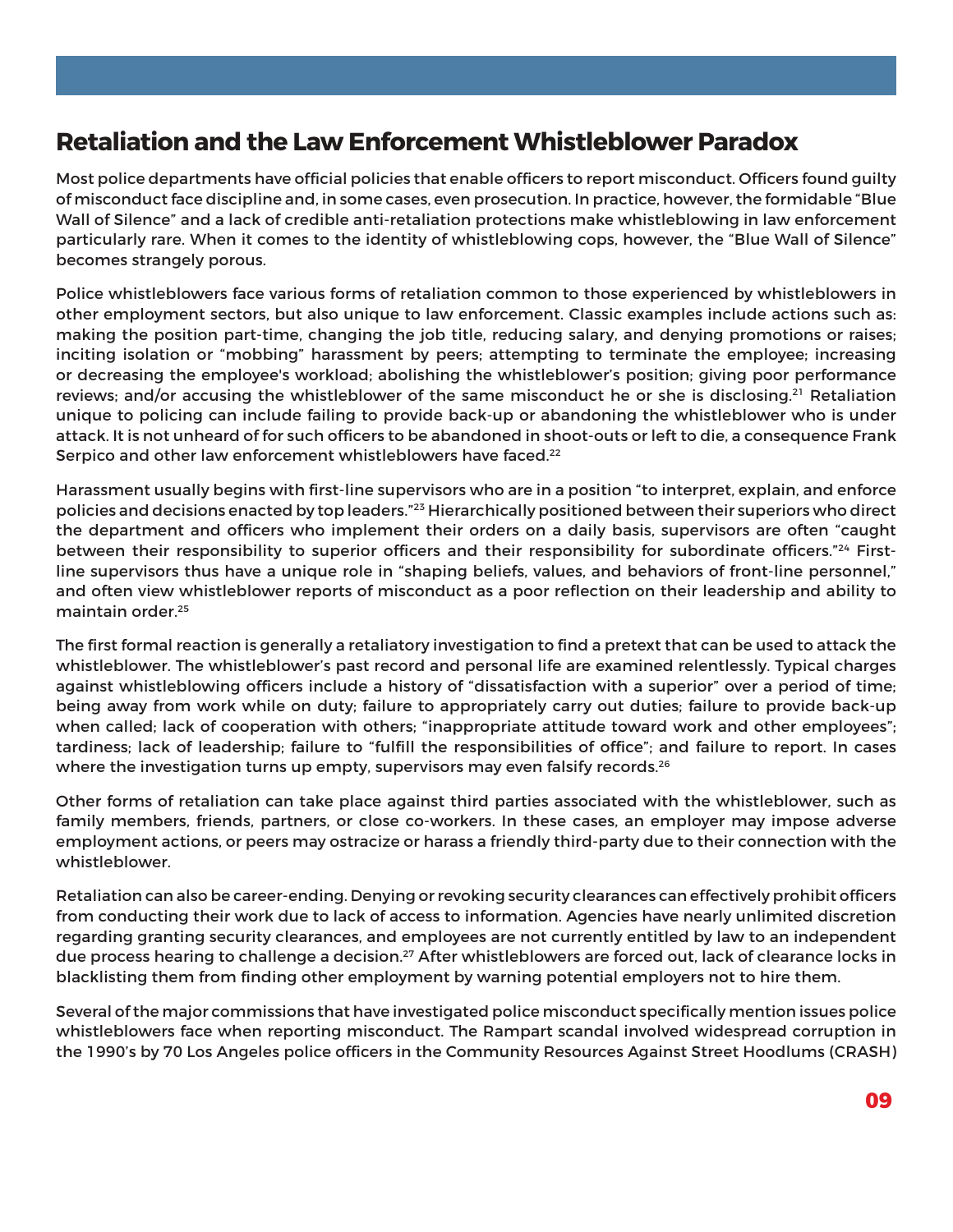anti-gang unit of the Los Angeles Police Department. The misconduct ranged from violence to drug dealing to bank robberies.<sup>28</sup> After the scandal, Professor Erwin Chemerinsky criticized the discipline system of the Los Angeles Police Department (LAPD) as "an arbitrary, demeaning system of entrapments that burns whistleblowers, fails to stop the big abuses like Rampart, and yet assiduously prosecutes officers for 'microinfractions.'"29

The New York City Mayor's Commission to Combat Police Corruption found that police whistleblowers there "had no place to turn within the Department for guidance, support or redress."30 The Mollen Commission also reported similar findings that current systems addressing police misconduct were weak because they "never aggressively solicited information from [police]; . . . did not reward courageous officers who came forward with valuable information; or penalized those who failed to report evidence of widespread or serious corruption about which they had personal knowledge. And it did nothing to try to educate its members as to why reporting and not tolerating corruption is essential to the Department and to them."<sup>31</sup>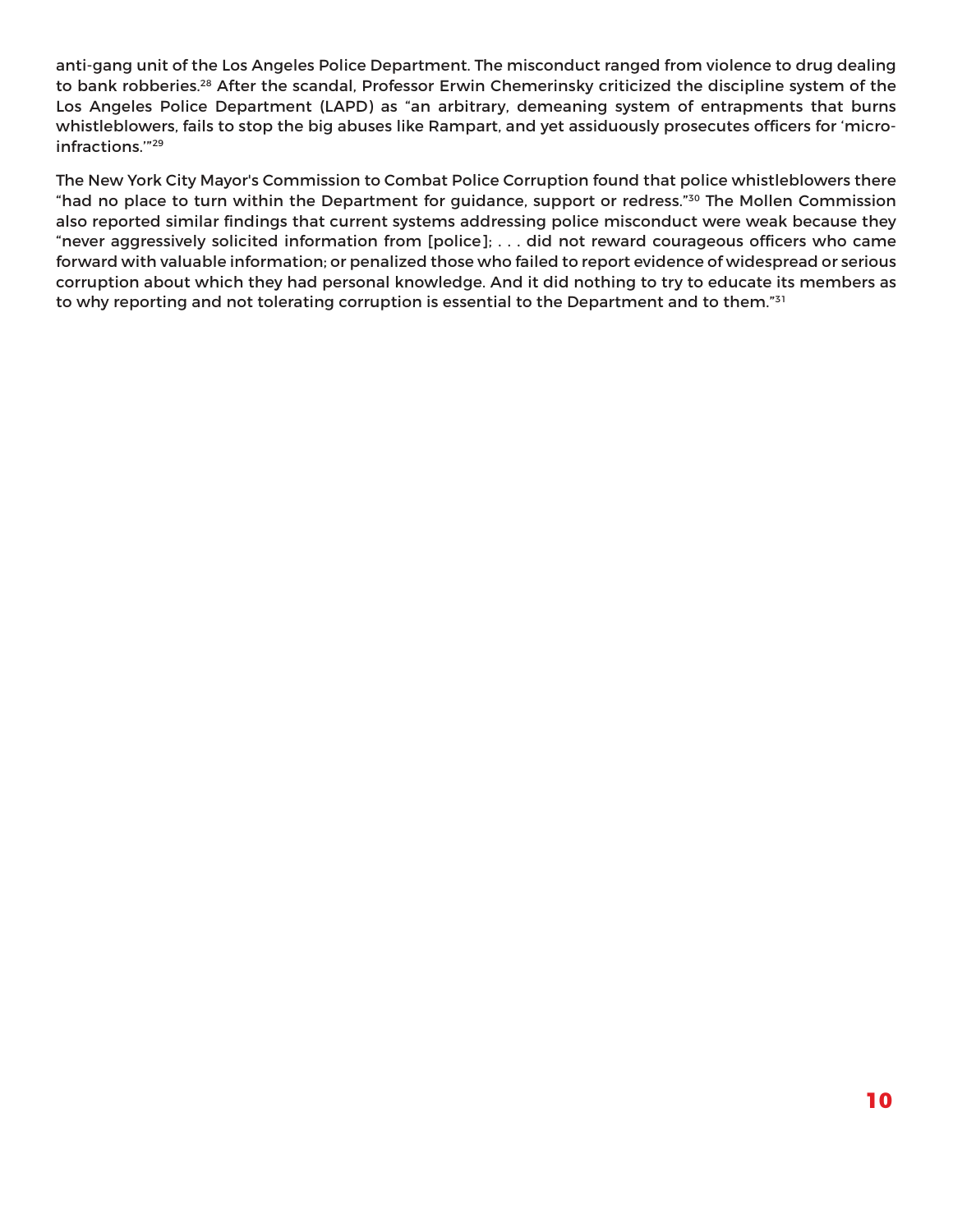## **The Experiences of Nine Law Enforcement Officers**

Designing effective whistleblower protection laws for law enforcement officers requires understanding both the "Blue Wall of Silence," and the real risks associated with retaliation. From baseless terminations to harassment, mark-ups, and demotions, police whistleblowers are subject to various forms of retaliation from supervisors, who see them as a poor reflection on their ability to maintain order, as well as peers, who see them as traitors that do not deserve support and protection on the field. The following stories of Frank Serpico, Cariol Horne, Javier Esqueda, Matthew Fogg, Austin Handle, Brittany Iriart, Norman A. Carter Jr., Shannon Spalding, and Lt. Kamil Warraich offer a glimpse into the retaliation police whistleblowers face when they break through the "Blue Wall of Silence." They summarize interviews conducted in June and July 2021 by Government Accountability Project investigators. As seen by the scope of these case studies, the "Blue Wall" has been solid for decades and remains intact.

#### **Frank Serpico**

Frank Serpico, a retired NYPD detective, has for over 60 years spearheaded an ever-growing national movement for law enforcement officers to "light the lamp"—a term he's personally coined for whistleblowing. Famed for exposing and testifying on decades of rampant corruption and bribery in the New York Police Department (NYPD), Serpico remains the epitome of courage and unwavering morals.

After joining the NYPD as an officer in 1959, Serpico grew increasingly disillusioned with the number of fellow officers who were accepting bribes from criminals to turn a blind eye to their illegal enterprises. Corrupt cops, protected by both the "Blue Wall of Silence" and a complicit department that refused to investigate them, were making more than \$1 million a year from these shady dealings. It was "worse than the mafia" recalls Serpico, "because you would expect it from the mafia."<sup>32</sup> Serpico, who refused to take part in the entrenched corruption, instead blew the whistle, alerting the Mayor, Inspector's Office, and even the District Attorney. After each individual and office refused to investigate his numerous complaints and allegations, Serpico went to the New York Times, which published his story on the front page in 1970. His testimony revealed systemic corruption and long-standing abuses of power that had become a way of life at the NYPD.

But Serpico's role in shedding light on the widespread abuses of power on the force had its price. While working undercover in the narcotics division in 1971, he led a drug raid that was widely believed to have been a setup, where he was shot in the face by a suspect and left for dead, bleeding alone in the hallway. His police colleagues, Gary Roteman, Arthur Cesare, and Paul Halley refused to call in a "10-13," or "Officer Down" dispatch to get him an ambulance, and Serpico was only narrowly saved by an elderly man next door who made the call to the hospital. Despite (barely) surviving the gunshot, he remains deaf in the ear where the bullet remains lodged, and he continues to suffer from chronic pain. No formal investigation followed the incident, and 40 years later, Serpico still receives hate mail from police officers. "To them, I'm no whistleblower," he said, "they still consider me a traitor."<sup>33</sup>

Serpico was awarded the Medal of Honor in 1972, the department's highest award for bravery in action, but never received the accompanying certificate and recalls the award being handed to him like a "pack of cards." In 1973, Serpico testified before New York's Knapp Commission, appointed by the New York City Mayor John V. Lindsay in response to Serpico's disclosures, about the need for an independent body to investigate police misconduct, stating "[w]e must create an atmosphere in which the dishonest officer fears the honest one and not the other way around."<sup>34</sup> Today, the Knapp Commission serves as an external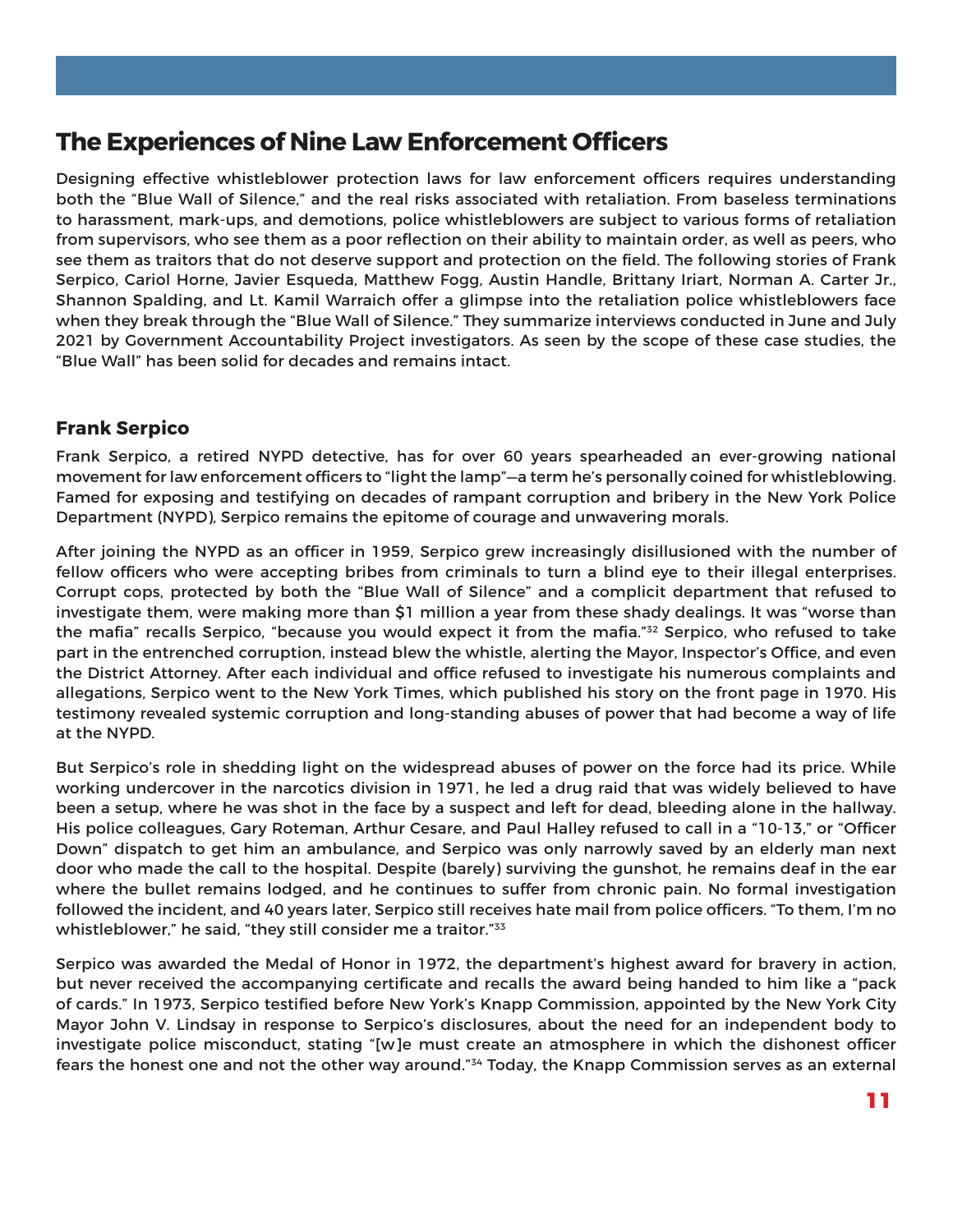mechanism responsible for monitoring and investigating allegations of police corruption and misconduct.

Decades later, police whistleblowers across the country are still at risk.

#### **Cariol Holloman-Horne**

Cariol Holloman-Horne, a former Buffalo police officer, has held firm for fourteen years that she did the right thing when she stopped officer Greg Kwiatkowski's chokehold on a handcuffed suspect, David Neal Mack. Fired for standing up to a white colleague using excessive force on a Black suspect, Horne's decade-long fight for vindication and a full pension has only recently come to an end.

In 2006, before the era of cellphones and body cameras, Horne and Kwiatkowski responded to a dispute between a woman and her ex-boyfriend, David Neal Mack, then 54, whom she accused of stealing her Social Security Check. As the officers brought Mack into custody, Kwiatkowski placed Mack in a chokehold. Horne intervened to stop Kwiatkowski from choking Mack, and the two began fighting and throwing punches at each other in the driveway of Mack's home. "Neal Mack looked like he was about to die," Horne recalls, "So had I not stepped in, he possibly could have. He was handcuffed and being choked."<sup>35</sup>

Horne was offered a four-day suspension, which she turned down, instead demanding that her case go to a public hearing—a first in the department's history. The internal investigation cleared Kwiatkowski of all charges and Horne remained on leave after the incident, facing departmental charges as well as shoulder injuries and migraines from the altercation. In a rare and lengthy disciplinary hearing, Mack testified against Kwiatkowski, crediting Horne with saving his life. Even so, Horne was fired in 2008 after being found guilty on 11 of 13 departmental charges. With 19 years on the job, the mother of five was fired just months short of qualifying for a full police pension, which requires 20 years. Forced to work odd jobs and rely on subsidized housing, child support, and food stamps, Horne says the department made her life a "living hell." The same year, Officer Kwiatkowski was promoted to lieutenant.

As her story garnered renewed national media attention in June of 2020, the Buffalo Common Council unanimously approved a move to ask the new State Attorney General to reinvestigate Horne's case. Horne sued again, along with Mack and the help of attorneys Ron Sullivan and Intisar Rabb, this time seeking \$20 million from the city. The New York State Supreme Court vacated the previous ruling in April of 2021; Horne is now eligible for back pay and benefits through 2010, worth at least \$800,000. In his ruling, Judge Ward invoked the deaths of George Floyd and Eric Garner, writing that "the City of Buffalo has recognized the error and has acknowledged the need to undo an injustice from the past. The legal system can at the very least be the mechanism to help justice prevail, even if belatedly."<sup>36</sup> Kwiatkowski was sentenced to four months in prison in 2018 for a 2009 incident where he used excessive force against four black teenagers.<sup>37</sup>

Horne went on to support the Buffalo Common Council in crafting the Duty to Intervene Law, or Cariol's Law. This legislation requires and protects police officer intervention when a colleague is using excessive force or acting inappropriately. Horne hopes that this law will gain traction across the nation and establish a registry of bad police officers. She is considering the idea of becoming Buffalo's next Police Commissioner and says, "My vindication comes at a 15-year cost, but what has been gained could not be measured. I never wanted another police officer to go through what I had gone through for doing the right thing." $38$ 

#### **Matthew Fogg**

In his 32 years of outstanding public service beginning in 1978, former Chief Deputy U.S. Marshal Matthew Fogg led an elite enforcement team that tracked down over 300 of America's most-wanted fugitives charged with prison escape, murder, rape, narcotics trafficking, and other heinous domestic and international crimes.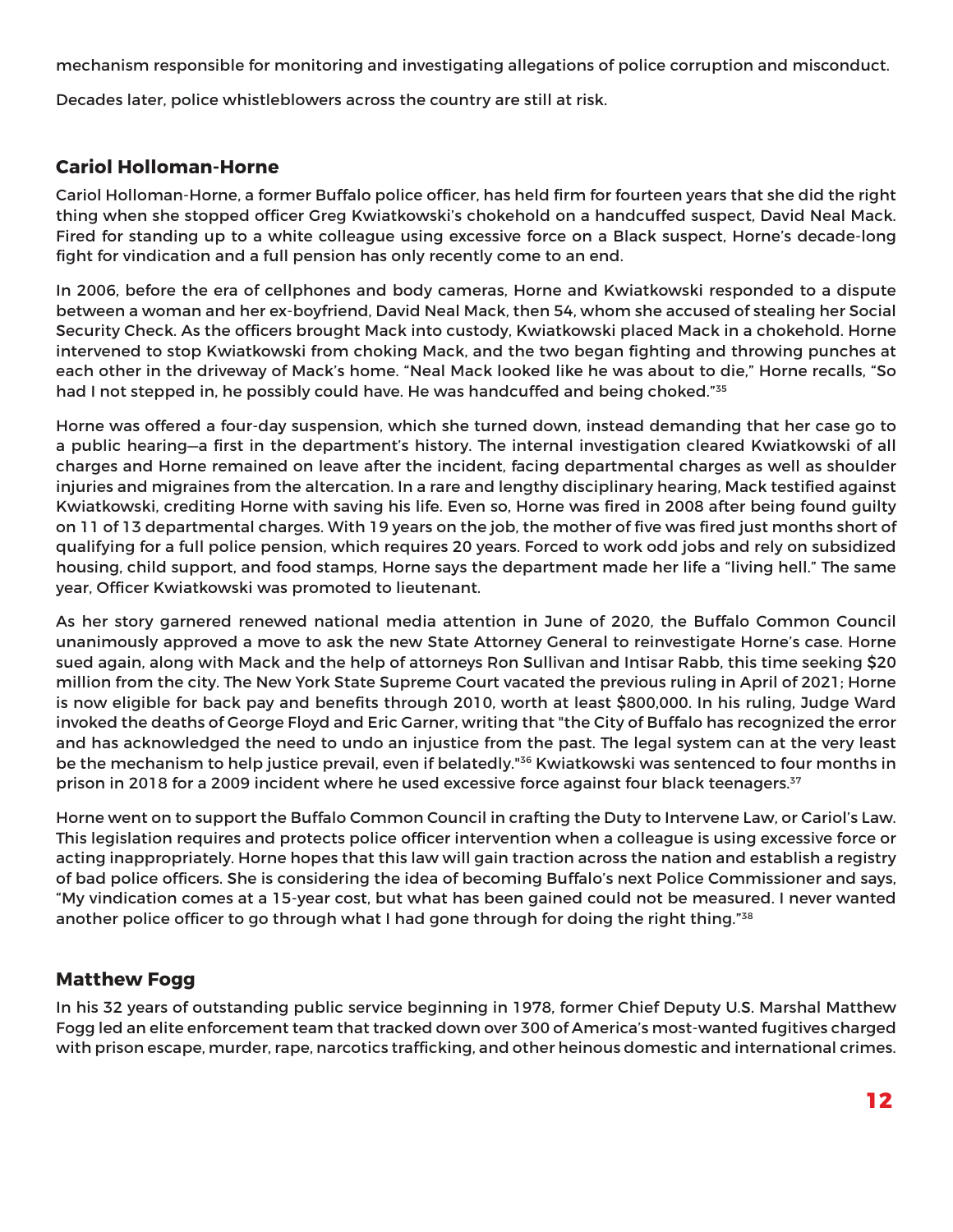At the same time, Fogg suffered substantial racial bias. For example, he described how his white colleagues on the fugitive task force deserted him without his supervisory permission just before he and other officers arrested two heavily armed suspects, including Michael Lucas, who was charged with murder and prison escape and was also featured on the television show "Americas Most Wanted."39 According to Fogg in the 1997 New York Post Investigation "Bigots With Badges," Lucas attempted to pull a gun on him, explaining "[t]he white deputies knew when the bust was coming, but in the end, where were they? They left their posts."40 His colleagues were left unpunished, and no charges were filed; in fact, one of the deputies received a promotion.

Additionally, Fogg alleged that he and other African American officers had been denied promotions, received fewer desirable assignments tied to their duties, and endured disproportionately harsher punishments for infractions. For instance, when Fogg started a Title VII discrimination case in 1984, he was denied promotion and assigned to a "dead-end" desk job. His superiors threatened him with further retaliation if he didn't drop his complaint. As such, Fogg stated, "[t]he stress got too much for me, and I filed a Workers' Compensation Board claim–stress-related disorder caused by discrimination and retaliation in the workplace." Though the board upheld Fogg's claim, when Fogg and his physician said he was not ready to return to work, his superiors dismissed him from the United States Marshals Service (USMS) for insubordination while he continued receiving workers' compensation benefits.

When Fogg presented his complaints in 1985 to the Department of Justice (DOJ), it took seven years for an investigation to be completed and 13 years before a 1998 Title VII trial where Fogg won \$4 million on the assertion that African Americans were systematically discriminated against based on race by the USMS. The jury found the entire USMS was a hostile environment for all African American Deputy U.S. Marshals before and after 1994. However, the District Court capped the compensatory damages for federal employees at \$300,000 dollars.<sup>41</sup>

As the lead Class Agent in Fogg, et. al. v. Garland, Fogg represents over 700 Deputy Marshals in discovery nationwide.42 He co-chaired the coalition responsible for the passage of the No FEAR Act of 2002, which increased federal agency accountability for violations of anti-discrimination and whistleblower protection laws and continues to speak out against racial discrimination in the USMS and other federal agencies as a leader in numerous law enforcement civil rights organizations. His continued whistleblowing exposes how racism not only targets the public, but poisons police ranks internally.

#### **Javier Esqueda**

Javier Esqueda is a 28-year law enforcement veteran who was a field training sergeant for the Joliet, Illinois police force until he blew the whistle in 2020. He had not been disciplined before blowing the whistle internally and publicly, challenging the cover-up of police violence in connection with the 2020 death of a suspect, Eric Lurry. In response, Sergeant Esqueda was stripped of his badge, placed on administrative leave, and charged with four felonies that could lead to 20 years imprisonment.

The incident in question concerned the January 2020 arrest of Mr. Lurry, who was suspected of having drugs in his mouth. Police slapped the suspect, shouted profanity, squeezed his nostrils for 98 seconds and shoved a baton into his mouth to cut off air. Mr. Lurry passed out and subsequently died. The Will County coroner ruled that it was a drug overdose.

Because one of his trainees was in the arrest, Sergeant Esqueda had to review the Daily Observation Report, but it did not include any of the above information. Other officers, however, began talking about a disturbing video of the arrest which he should review. Sergeant Esqueda then viewed the video of Eric Lurry, which exposed the grotesque abuse by the officers. Because other officers, including a lieutenant, expressed horror at the contents, Esqueda held off making a formal complaint, hoping that the concerns were sufficiently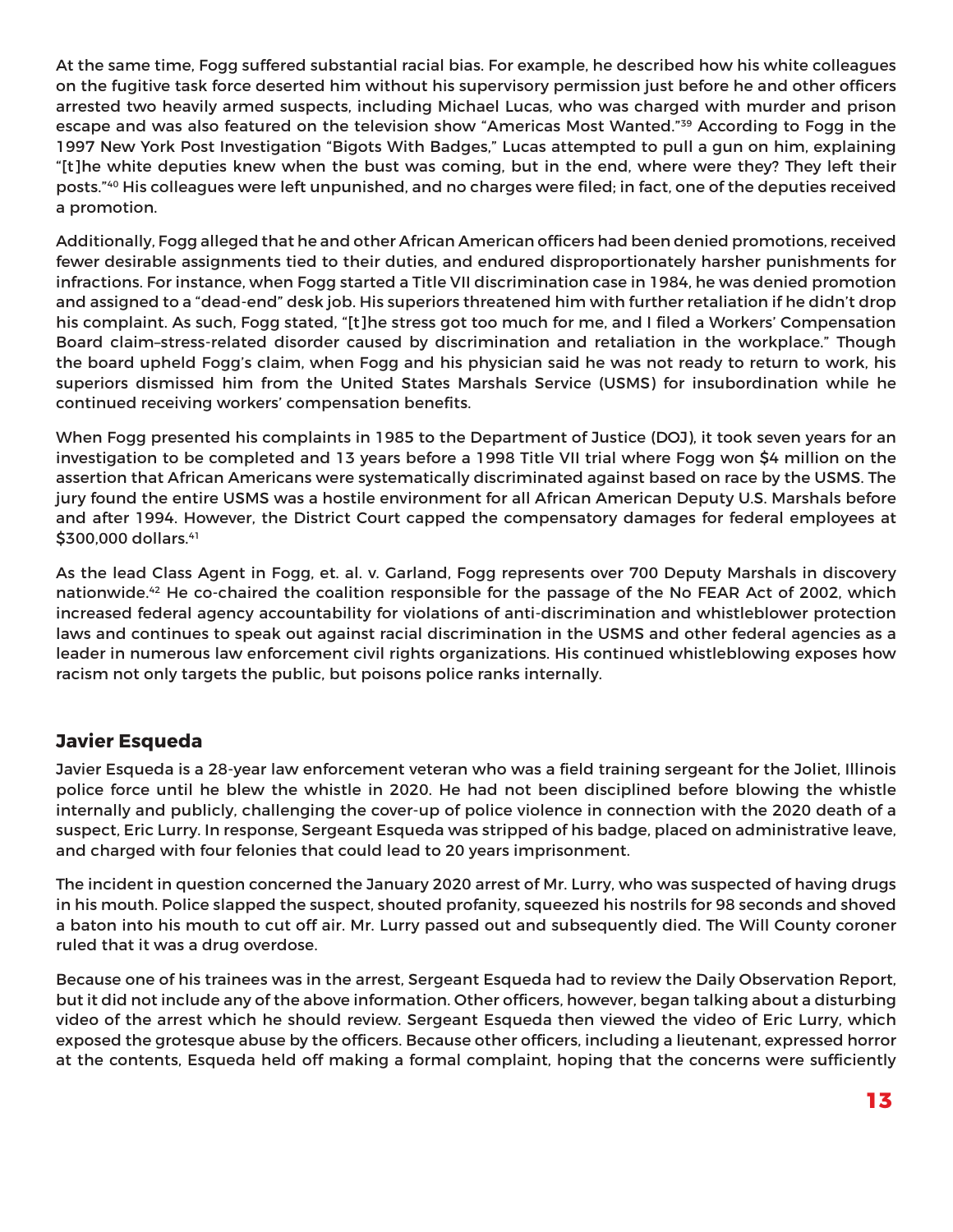widespread for the department to act. However, the only action was for the training captain to call him in for questioning, asking why he had accessed the video and to order Esqueda to write an explanatory memo. Sergeant Esqueda explained that it was his duty to determine the facts when allegations of misconduct arise from a trainee. When Sergeant Esqueda tried to discuss the contents of the video that demonstrated brutality, the captain repeatedly said he did not want to hear it and cut him off. Sergeant Esqueda began agonizing over the proper response, consulting with colleagues, and praying.

Word of the video's existence was becoming widespread, and City Council members requested to see it. The police department's response was for the former chief to call in members of the media and a political ally on the council to see an edited version of the video. The edited version camouflaged the police misconduct, was interspersed with police editorial commentary justifying taped behavior, and had the audio cut out.

For Sergeant Esqueda, this was the last straw. Authorities had not even included Mr. Lurry's family in the event to rewrite the history of what had happened. He decided to release the video to the media, where it was widely covered, led to calls for the Attorney General to investigate, and sparked the mayor's appointment of private counsel for an independent investigation. The primary offending officer was suspended for seven days. The Lurry family has filed a lawsuit for damages.

The police force responded to Sergeant Esqueda's public whistleblowing by stripping him of his badge and placing him on administrative leave. It also began shopping for a prosecutor to file criminal charges and found one in neighboring Kendall County, which in December 2020 obtained indictments for four felonies based on the allegation that Sergeant Esqueda had accessed the video tape while off-duty in his car while in Kendall County. Each count can lead to five years imprisonment. His case currently remains pending.

#### **Austin Handle**

Austin Handle, a former police officer with the Dunwoody Police Department in Georgia, has become an activist phenomenon for law enforcement reform after using his platform on TikTok to blow the whistle on deep-rooted discrimination, misconduct, and sexual harassment. Shortly after posting his first video on May 4th, 2020, he was fired on May 11th for "untruthfulness" and speeding with his lights and sirens on. Handle commented, "Let's talk about why good cops don't say anything. They do. They do, and then they're harassed."

Handle noticed a problem with the force long before he stumbled upon nearly a decade's worth of rampant corruption. Frequently targeted by his supervisors, Lieutenant Fidel Espinoza and Major Oliver Fladrich, Handle recalls being relentlessly scrutinized and accused – often falsely – of policy violations. In one instance, Handle was investigated for having too many positive citizen commendations in his file. Major Fladrich, in a desperate attempt to write Handle up for submitting his own commendations, even tracked down submission IP addresses to verify the identities of each citizen. Throughout his time at the department, Handle was relentlessly harassed and unfairly disciplined, often forced to do odd tasks like scrubbing Major Fladrich's carpet on his hands and knees or collecting clothing for a homeless youth program that did not exist. Handle's employment was frequently threatened.

What sparked the harassment? When Handle joined the Dunwoody Police force in 2018, he could not avoid witnessing abuse of authority. Lt. Espinoza oversaw recruitment and later was found to have a practice of hiring new officers based on his own sexual preferences. Lt. Espinoza hand-selected officers he felt would be willing to participate in sexually exploitative relationships without resistance. To maintain control, Espinoza wanted to get rid of people like Handle whom he hadn't personally hired and who weren't falling in line. As administration lieutenant, Espinoza used his position of power to coerce nine other officers into a sexting ring where sexual favors and illicit pictures were exchanged for positive commendations, extra high-paying shifts and protection. Known internally as "Guardians," these reviews and commendations led to work benefits like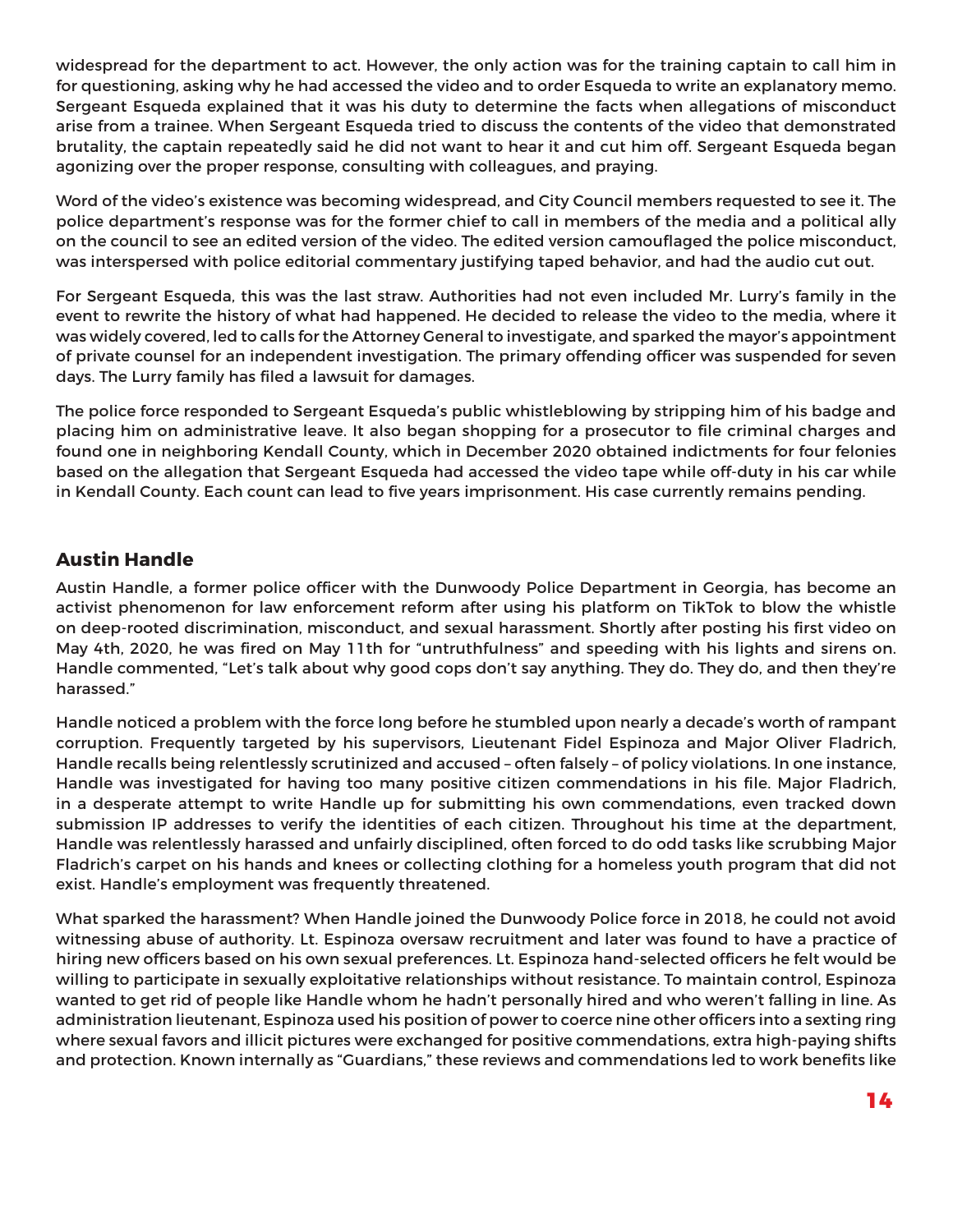raises and promotions—which Handle perceived as one quid pro quo after another.

Handle, along with several of the other officers harassed by Espinoza, submitted several formal complaints that were ignored and are now involved in ongoing lawsuits against the city and department. Despite being named as a defendant, Police Chief Billy Grogan personally conducted the internal investigation, determining most of the claims against Espinoza unfounded and clearing himself of all wrongdoing. Handle's testimony and evidence were completely omitted from the investigation and Grogan's report. Espinoza has since voluntarily resigned and admitted to sharing nude pictures, but he and Grogan insist that the alleged abuses were all consensual and not tied to "any expectation of preferential treatment." The documented messages tell a very different story.

The lesson learned from Handle's whistleblowing complements that from Matthew Fogg. The breeding ground for abuses of power against the public is abuses of power within law enforcement organizations.

Handle currently serves as Vice Chair of the Lamplighter Project, a nonprofit working to encourage whistleblowing activity in law enforcement, and he is the founder of Apollo A.I., a tech startup that uses artificial intelligence to assist first responders. He has over 171,000 TikTok followers (more than three times the population of Dunwoody) and has been filming an independent short film titled "Rogue Blue: The Life After Whistleblowing," which portrays stories of law enforcement whistleblowers fighting to take back their mental, emotional, financial, and personal wellbeing. Handle has spoken to law enforcement officers across the country and receives new contacts and requests weekly. He hopes his story and platform will continue to inspire others in law enforcement to blow the whistle on corruption inside of police command structures.<sup>43</sup>

#### **Brittany M. Iriart**

Brittany Iriart, a veteran who served nine years as a special agent, joined the civilian branch of Denver's Public Integrity Division as an internal affairs investigator. The branch was created in December 2018 after several inmate deaths suggested that the Denver Sheriff's Department was unable to conduct effective internal investigations. The Public Integrity Division was intended to be completely separate from the Denver Sheriff's Department, but the chain of command was riddled with conflicts of interest, leading to ethical issues.

In 2020, Iriart received a case for a 61-year-old inmate who had been released from the hospital with several medical issues. The Sheriff's department came to pick him up, handcuffed and leg ironed him, and put him in a wheelchair. The deputy reported that the inmate spat in the direction of the officers, and video footage shows the deputy strike the inmate twice, knocking over the wheelchair. Iriart saw this as a clear case of excessive use of force. When Iriart conducted her interview, the deputy denied ever striking the inmate. Lying in an internal affairs investigation is normally an automatic termination.

Iriart remembers that the draft discipline report was legally sound. However, when Chief Elias Diggens intervened to openly defend the deputy officer during his discipline hearing, Iriart contacted the Office of the Independent Monitor (OIM), to express concern. The OIM notified Iriart that Denver was attempting a full exoneration of the deputy despite the evidence. When she closed out the case, the draft discipline report was missing, and the final report omitted several pages of facts. Iriart went to a supervisor about the changes and was instructed to "mind her own business, stay in her lane, and keep her mouth shut." From then on, modifying reports to protect officers from being fired or disciplined became commonplace in the department.

Iriart decided that it was time to speak up about the broken process. She consulted her attorney, and they developed a plan for her to speak to the media and before Congress. Iriart was placed on administrative leave while an investigation took place into allegations that she had violated her confidentiality agreement by commenting on the investigation. Three months later, Iriart received her contemplation of discipline report with multiple allegations that were never discussed in her HR interviews. In her hearing, she refuted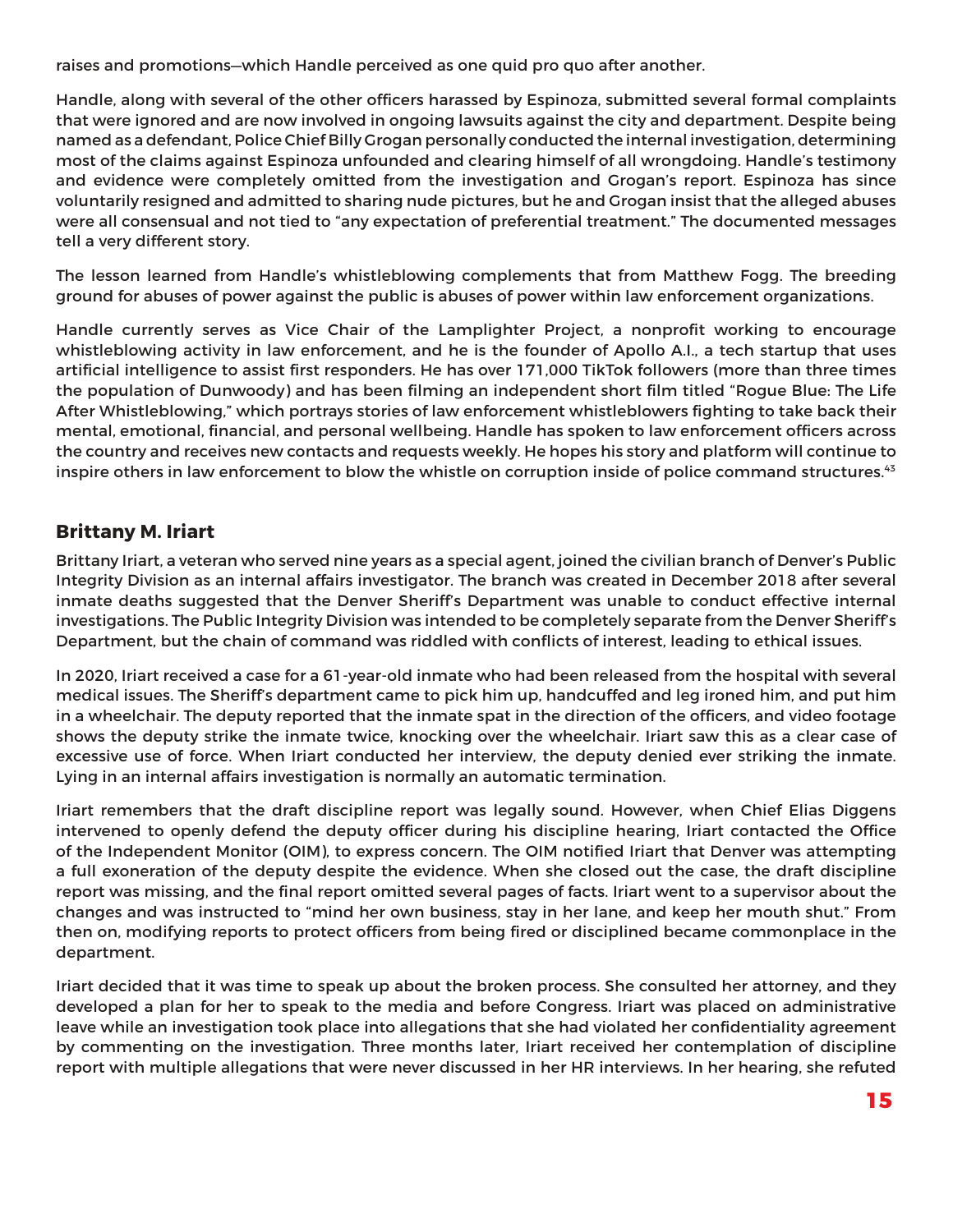these allegations with facts. Despite this, the final report of discipline upheld all the refuted allegations. Iriart was then terminated, and though she appealed the termination, she finally agreed to resign, unable to afford legal appeals with a projected cost of \$30,000.44

Iriart is passionate about expanding anti-retaliation whistleblower protections for officers, explaining that, "You have to meet very specific requirements to even get protection, and even when you do qualify, how does it really protect you?"

#### **Norman A. Carter Jr.**

Norman A. Carter, Jr. joined the Philadelphia Police Department in 1967 and retired after 25 years. In 2016, he authored "The Long Blue Walk," a memoir about his years on the force.<sup>45</sup> Carter remembers starting the job with a high standard of integrity for true leadership.

On his first assignment he learned otherwise, when he was ordered not to ticket a speeder who had organized crime connections. Carter soon found himself at further odds with his colleagues after refusing to ignore a scandal that involved police officers protecting, getting kickbacks from, and participating in a local burglary ring. Carter reported it to the Internal Affairs Bureau (IAB) and was subsequently blackballed by members of the force who began to surveil him and refused to support him in field operations. One day, they wrote him up after he called out sick, claiming he never answered the door for a sick check. Carter asked for a hearing to avoid a 10-day suspension for the phony violation. Through all the fabricated violations, the department was trying to establish a pattern of behavior which would allow them to fire him. Carter had never had disciplinary problems in his career prior to going to the IAB.

Carter was offered representation from the Fraternal Order of Police, whose attorney assumed that he would plead guilty to quell the abuse or take the firing. But he persisted. He sought representation from an African American police association. During the hearing, when the sergeant who wrote him up for the sick leave violation testified, he could not accurately describe the door he supposedly knocked on. Carter was still suspended for 10 days.

During his suspension, Carter filed another complaint against his department through the IAB, this time with a fellow police officer. Carter described the retaliation against him. The officer accompanying Carter suggested that he be transferred for his own protection, but IAB was clear that could not happen until they took the investigation to the police commissioner, who would make that decision. Twenty minutes after returning home, Carter was transferred.

Eventually Carter received help through a federal connection to execute a raid and break up the burglary ring. This resulted in the seizing of millions of dollars of guns and merchandise and the burglary ringleader being sentenced to five years in federal prison. Several of the police officers involved were transferred. Many others, including the District Commander, were later arrested.

Carter went on to supervise the narcotics unit as a Police Corporal and continued to advocate for transparency. Even after Carter retired, he remained a target for retaliation and harassment, which forced him to leave Philadelphia.

When writing his memoir, Carter said he relived the psychological burdens of his experience: "I relived the sense of abandonment which goes on over and over again with other police officers who have been in the same situation."

#### **Shannon Spalding**

In 2007, Chicago Police Officer Shannon Spalding started working in a joint task force with the FBI to expose a criminal extortion ring in the Department. Initially Spalding was unaware that the ring was being run by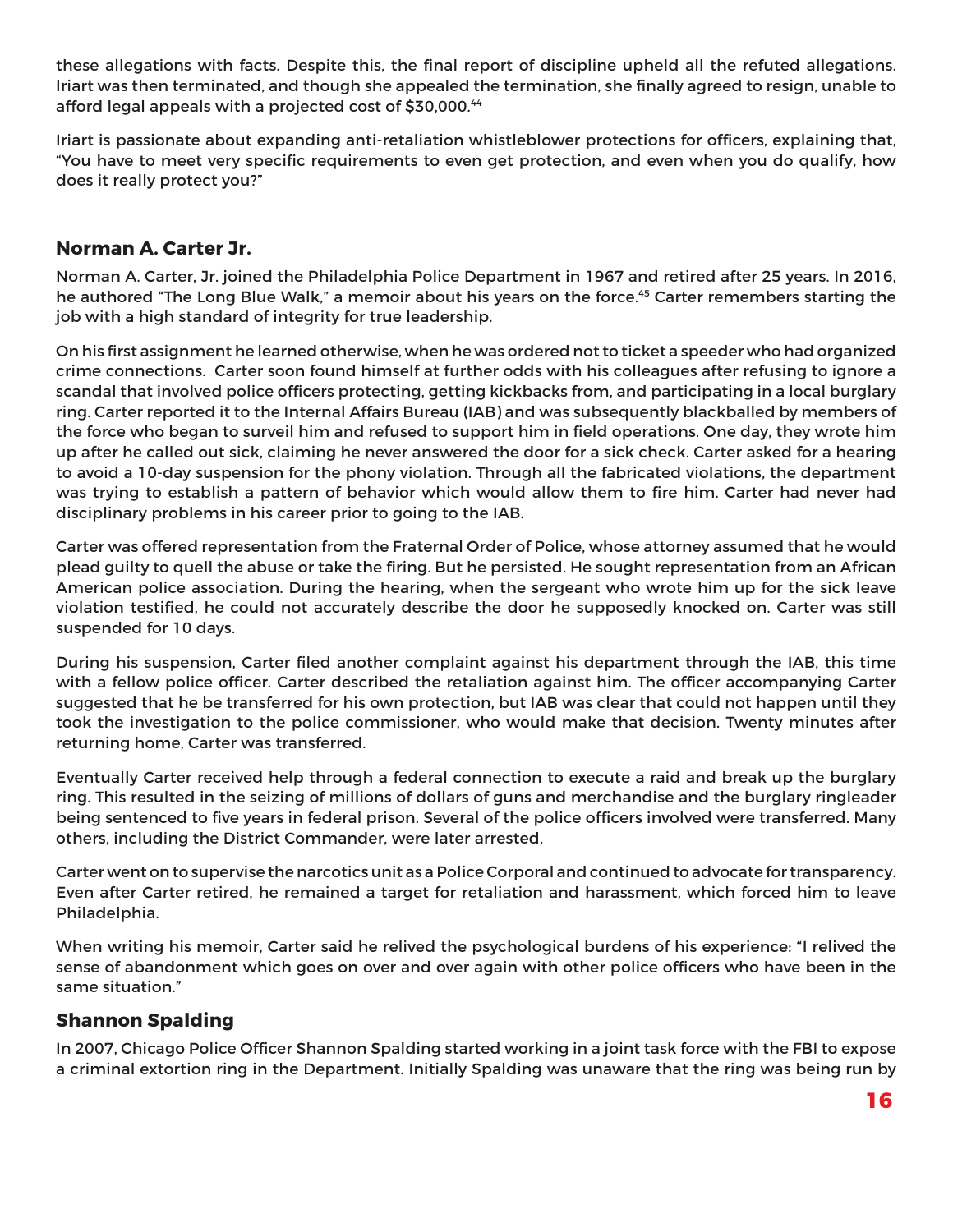Officer Ron Watts, who obtained a badge to further his criminal enterprise. Watts, despite ongoing Federal and internal investigations by the FBI, DEA, and Chicago PD, was promoted to Sergeant and given his own team in a specialized unit operating in some of America's poorest housing developments, where society's most vulnerable resided.

Spalding and her partner Daniel Echeverria gained credible information during narcotics related intelligence debriefings regarding Watts and his team's illegal involvement in the narcotics trade. Spalding and her partner feared for their futures as officers, but felt they had no choice but to report the internal corruption to their supervisor in the Organized Crime, Narcotics Division. Unfortunately, when they did, their supervisor ordered them to quash the allegations.

Shortly after, Spalding was informed by federal agents that "Big Shorty," a well-known drug dealer caught up in a homicide investigation, offered up Watts and his team in an attempt to strike a deal. Big Shorty confessed to the DEA that he paid a "tax" to Watts and his team for protection, which allowed him to sell narcotics without fear of prosecution. Big Shorty was subsequently shot and killed. Spalding recalls that officers and supervisors in the Homicide Detective Division of the department openly discussed how they could not believe Watts was still on the force after murdering Big Shorty and that the bosses were covering up for him. With no formal investigation into Watts, the case went cold. Spalding and her partner decided to go to the FBI, but high-ranking city officials wanted the investigation to disappear and began targeting them.

Spalding and Echeverria were reassigned back to the Chicago Police Department for desk duty, then sent to the police academy and separated. They were forced to lose touch with their informant in the investigation. The DOJ was brought in, and the Chief of Internal Affairs attempted to groom Spalding into committing perjury, but she refused. The Chief of Internal Affairs told Spalding, "I can't – and I won't – protect you." Spalding was told by her immediate supervisor in the Fugitive Apprehension Unit, "I'd hate to one of these days have to be the one to knock on your door and tell your daughter you're coming home in a box."46

Spalding filed a whistleblower lawsuit, believing that would stop the severe retaliation. Spalding recalls, "it was like pouring gasoline on a fire. It didn't stop – it ignited it." The day after Spalding and her attorney called a widely viewed press conference, Spalding ended up being arrested on phony federal charges. Spalding, who continues to help others who have been falsely arrested through the Exoneration Project, is currently on extended leave due to complex PTSD from blowing the whistle and the retaliation she endured. Her department is being investigated by the DOJ. Spalding says about her experience as a whistleblower, "I never want another officer to have to walk in my shoes."47

#### **Lt. Kamil Warraich**

Lt. Kamil Warraich joined the Asbury Park Police Department (APPD) in 2004 and served on and off in numerous capacities as the first Pakistani American and second Muslim officer in the history of APPD. In 2009, Warraich was assigned to APPD's Narcotics and Gang Unit, where he became a leading officer in narcotics and firearm arrests.

In 2016, Lt. Warraich reported to his department executives that an Internal Affairs Investigator was backdating investigations. Lt. Warraich continued to run his complaints up the chain of command to the Monmouth County Prosecutor's Office (MCPO), which failed to investigate them, even those with criminal implications. Warraich's complaints were returned to the department to investigate. MCPO and the department retaliated against Warraich and covered up the allegations. At the same time, Lt. Warraich reported a coworker for racist conduct. Again, Warraich received retaliation and the matter was covered up without proper investigation. Lt. Warraich then went to the Office of the Attorney General (OAG), which returned his complaint to MCPO to investigate themselves.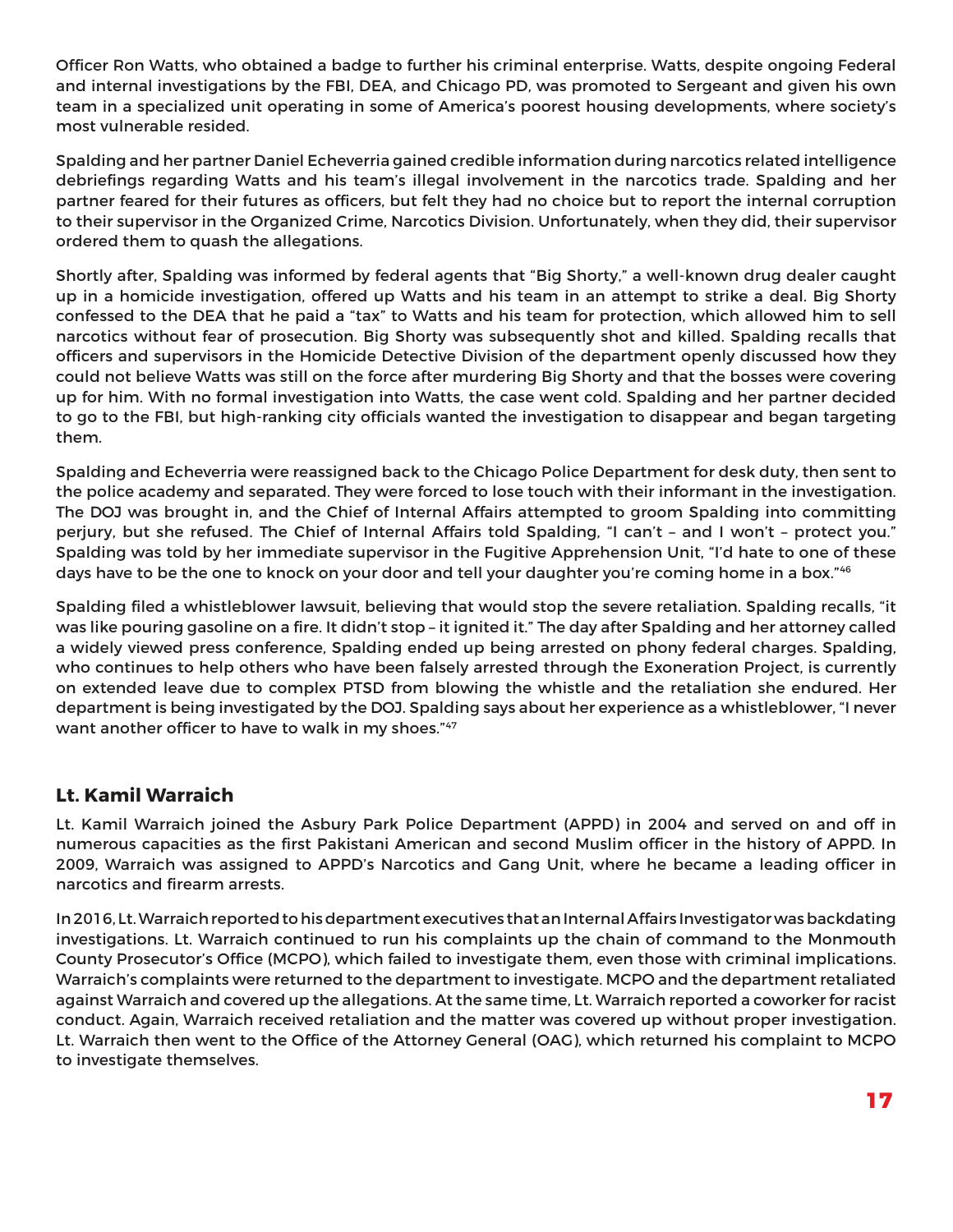The harassment and retaliation continued as Lt. Warraich kept reporting multiple instances of wrongdoing, including the practice of targeting minority neighborhoods and allowing officers not to report use of force. Instead of investigating his allegations, the department initiated multiple Internal Affairs investigations against him seeking a twenty-day suspension, an arbitrary demotion, and termination by unjustly utilizing the fitness for duty evaluation (FFDE) process. Lt. Warraich has been on Paid Administrative Leave since May 2019, even though he has been cleared for work by the FFDE.

In late 2019, Lt. Warraich filed two complaints with the OAG, one reporting the retaliation against him and violations of the Internal Affairs Guidelines. The other complaint was submitted as a whistleblower disclosure and alleged Internal Affairs (IA) complaints filed by citizens against police officers from 2014 to 2019 were not investigated by the IA's Commander. In addition, he charged that the IA Commander forged many official rulings for five years on cases that were not uninvestigated—they had been dismissed over the objection of Lt. Warraich. Once again, the OAG sent the complaint back to MCPO with no regard to the existing conflicts of interest. MCPO conducted a botched investigation for the second time, and again accommodated a cover-up for APPD.

Warraich's perseverance and resilience paid off. It took him two years of proceedings to clear his name. Now he has a Civil Rights Violation and Whistleblower Retaliation complaint pending against the APPD in a Civil Court. The entire law enforcement chain of command in the state has failed Lt. Warraich as a whistleblower.

He has also reported the misconduct to the state lawmakers, city elected officials, State Commission of Investigations, Office of the Comptroller (Inspector General), FBI and numerous civil rights groups, all to no avail. He suffered severe backlash for trying to hold the department accountable.

These case studies illustrate the deeply rooted, long tradition of enforcing the Blue Wall of Silence: loyalty to the force trumps loyalty to the law. It does not matter whether the misconduct is racism, corruption or violence. The first principle is to sustain the freedom to abuse by denying any misconduct and avoiding accountability. There always will be profiles in courage who are exceptions to the rule, like Serpico, Horne, Esqueda, Fogg, Handle, Iriart, Carter Jr., Spalding, and Warraich. However, they almost certainly must sacrifice their professional lives and can risk their lives, period. As long as this culture remains, the truth will be the exception to the rule.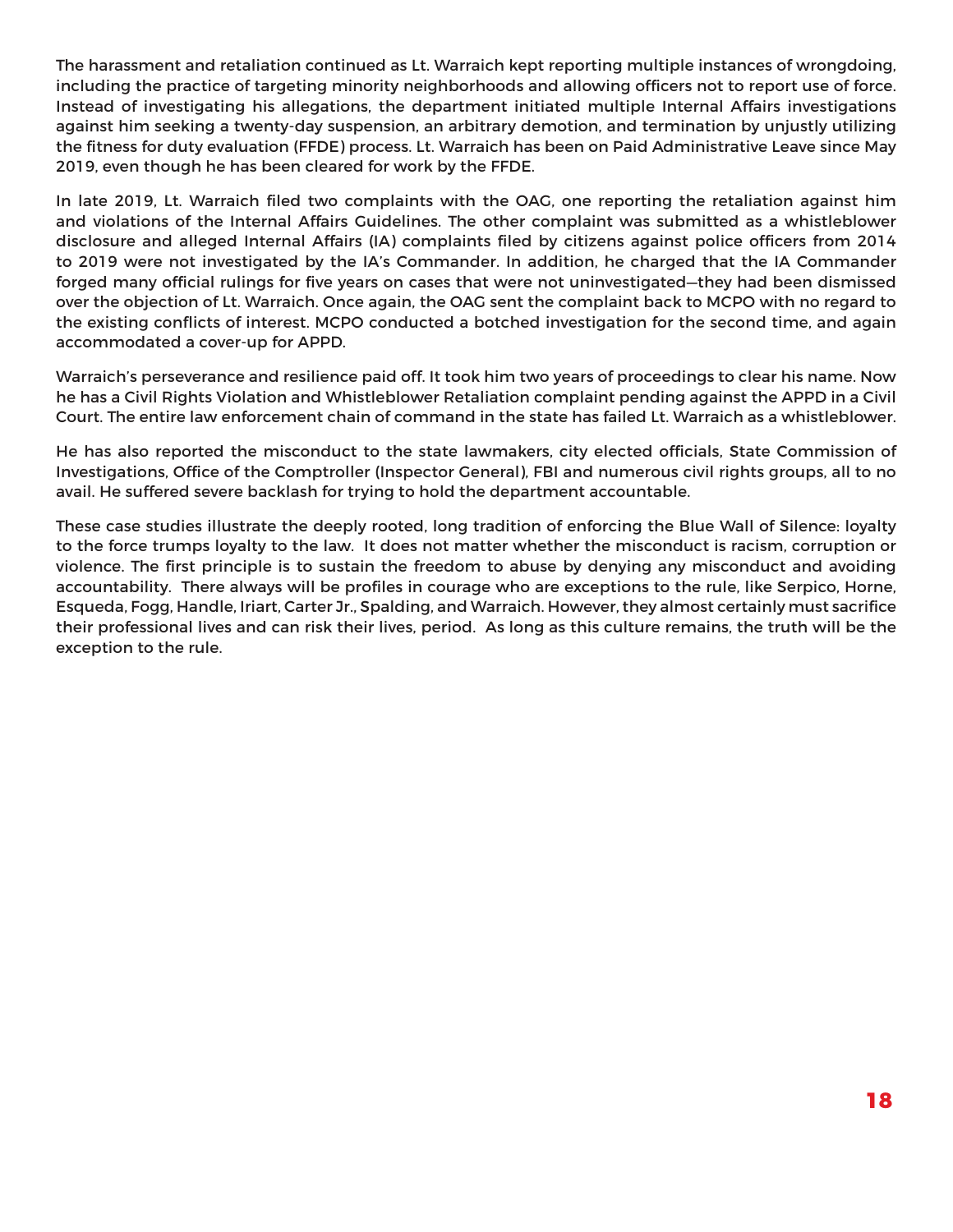## **Whistleblower Protection Laws**

The First Amendment to the United States Constitution states: "Congress shall make no law respecting an establishment of religion, or prohibiting the free exercise thereof; or abridging the freedom of speech, or of the press; or the right of the people peaceably to assemble, and to petition the Government for a redress of grievances."48

Public employees retain their First Amendment rights in public and in private, particularly where statements relate to "matters of public concern."<sup>49</sup> Public employees, including police officers, enjoy free speech rights so long as the speech does not "impair the administration of the public service in which he or she is engaged."<sup>50</sup>

A 1989 case involving a police officer outlined a four-step analysis used in cases where an employer denies terminating an employee due to exercise of free speech.<sup>51</sup> Step one of the analysis requires the court to determine whether the topic of the police officer's speech was a matter of public concern. This is accomplished by reviewing the "content, form and context" of the speech.

Second, the employee's First Amendment interests are weighed against the interest of the state. This is known as the Pickering balancing test, which weighs the benefits from speech on public concerns with the disruption to efficient government operations,<sup>52</sup> inquiring "whether the relevant government entity had an adequate justification for treating the employee differently from any other member of the general public."<sup>53</sup> In other words, they are only protected if a court decides the benefits to the public are greater than the disruption for the government.

Once the first two steps are completed, the judge then considers retaliation, determining whether the employee has met the burden of proof for a prima facie case by showing that the speech was the "predominant, motivating factor" in the decision to take adverse action against the employee. Finally, even if the employee establishes the prima facie case, the state can still prevail by proving through a preponderance of the evidence that the adverse action would have been taken anyway, even if the employee had remained silent.54

As a result, constitutional rights exist in theory, but they are nothing to rely on. The whistleblower does not even know if the First Amendment applies until a court rules that the speech was a public concern of greater import than the disruption to the employer. Then the whistleblower must not only prove retaliation was the primary reason but defeat the employer's innocent, alternate explanation. That legal gauntlet is not a safe channel to risk a career.

Even more fundamental, constitutional rights are still typically unavailable due to Garcetti v. Ceballos.<sup>55</sup> Garcetti functionally canceled most relevant First Amendment protections with the "duty speech" loophole, holding that public employees who make statements pursuant to their official job duties are not protected by the First Amendment and may be subject to discipline by their employers. Richard Ceballos was a Deputy District Attorney who wrote a memo highlighting misrepresentations made in an affidavit used to get a search warrant, which called a criminal case into question. Because he had a duty to report violations, Ceballos submitted the memo to his supervisors recommending that the case be dropped. They proceeded with the prosecution anyway and retaliated against him. The key distinction here is that to be protected by the First Amendment, the speech should be exercised by the person as a citizen, rather than as a part of his or her official duties as an officer. Because Ceballos wrote the memo as part of his official responsibilities as a prosecutor on the case, the speech was not protected by the First Amendment.

The Court was careful to qualify that First Amendment protections are not completely precluded and that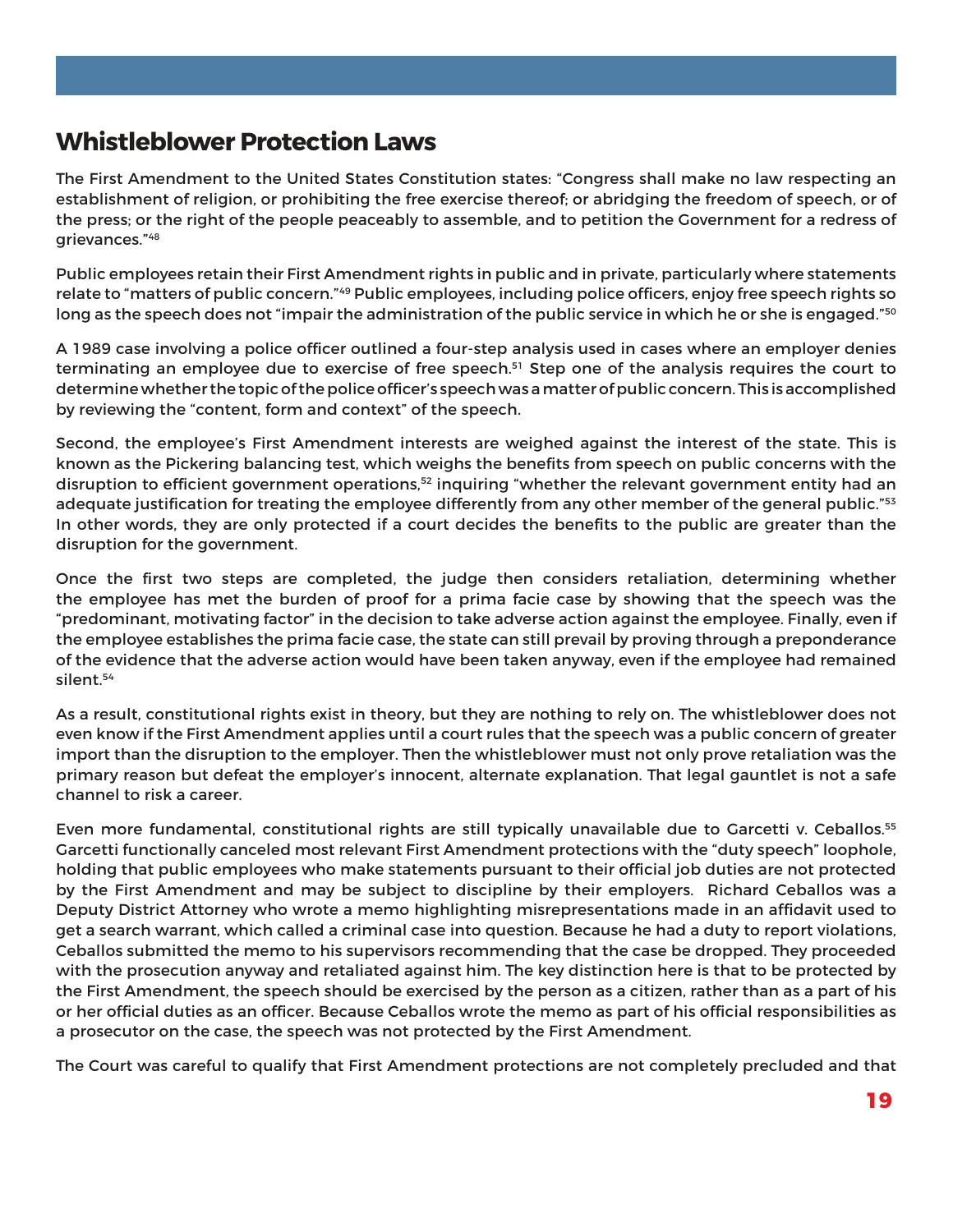there may be circumstances where speech inside the workplace as part of official duties may warrant protection. Restrictions on employee speech should encompass only those "necessary for their employers to operate efficiently and effectively."56 Because there was no dispute that Ceballos wrote the memo as part of his duties, the Court stopped its analysis after the first half of the two-part Pickering test. In short, the Court ruled that constitutional First Amendment rights of government employees could be unavailable in the most common scenario to communicate misconduct. With qualifications discussed below, Garcetti remains the controlling doctrine.<sup>57</sup>

However, the dissenters were quick to counter that government employees are in a position to know "what ails the agencies for which they work,"<sup>58</sup> which is exactly why they should be free to speak up publicly or in private. The dissent advocated adherence to the Pickering balancing test approach, without a loophole for speech when part of job duties. Employees, the dissent noted, do not forego their citizenship by taking a job with the government, nor should their rights be diluted by doing so. The holding in Garcetti does not overrule free speech protections under the First Amendment where whistleblowing is not an obligation or duty as part of employment.<sup>59</sup>

While the Garcetti exception remains the law, some courts have been wary of applying it to disclosures of police abuses. In Dahlia v. Rodriguez, for example, the Ninth Circuit held that when conducting a First Amendment retaliation inquiry to determine the duties of a government employee, post-Garcetti courts should not "broadly define police officers' duties" so as to discourage police whistleblowers.<sup>60</sup> The court framed the issue of First Amendment whistleblower protections for government employees as whether the adverse action is "reasonably likely to deter employees from engaging in protected activity."<sup>61</sup> It reasoned that as a general rule "the state has no legitimate interest in covering up corruption and physical abuse;" therefore as a matter of public policy, the First Amendment "protects public employee whistleblowers from employer retaliation."62

Dahlia spoke up about tactics used by investigating officers who threatened robbery suspects with guns and beat them to obtain information about the whereabouts of other suspects not yet in custody. After reporting the misconduct to his supervisor, Dahlia was told to "stop sniveling" and was excluded from subsequent interviews of the suspects.<sup>63</sup> Internal Affairs interviewed Dahlia about the incident three times. Dahlia was harassed by other officers, warned not to reveal anything to the Federal Bureau of Investigation (FBI), and threatened that other officers would "put a case on him" to put him in jail.<sup>64</sup> Four days after reporting the retaliation to the Police Association President, Dahlia was placed on administrative leave, an adverse employment action that rendered him unable to take the sergeant's exam and required him to forfeit his pay. The court held that because Dahlia spoke out in contravention of his superior's orders, his speech was protected under the First Amendment.

The Dahlia court rejected the argument that police officers are "unique for the purposes of First Amendment retaliation claims," overruling Huppert v. City of Pittsburg,<sup>65</sup> an earlier case which denied protections based on an officer's duty to cooperate with the FBI and testify in court.<sup>66</sup> The court explained that these duties applied to the Fifth Amendment right against self-incrimination, not First Amendment protections for free speech.<sup>67</sup> The judges in Dahlia also warned that Huppert's failure to protect such reports of police misconduct under the First Amendment is "dangerous."68

Dahlia established three factors to determine whether speech falls within the scope of official duties: "1) whether the employee communicated with individuals outside his chain of command, 2) the subject matter of the communication, and 3) whether the employee was speaking in direct contravention to his supervisor's orders."69 Dahlia discussed Christal, a case that stated police officers have a "duty to disclose such facts to their superiors."70 However, it would not be part of a police officer's duty as a public employee to disclose information about misconduct to individuals outside the chain of command.<sup>71</sup> In addition, if a police officer speaks out against a supervisor's orders, such speech "may often fall outside the speaker's professional duties."72 Most importantly, there are situations, like those caused by the Blue Wall of Silence,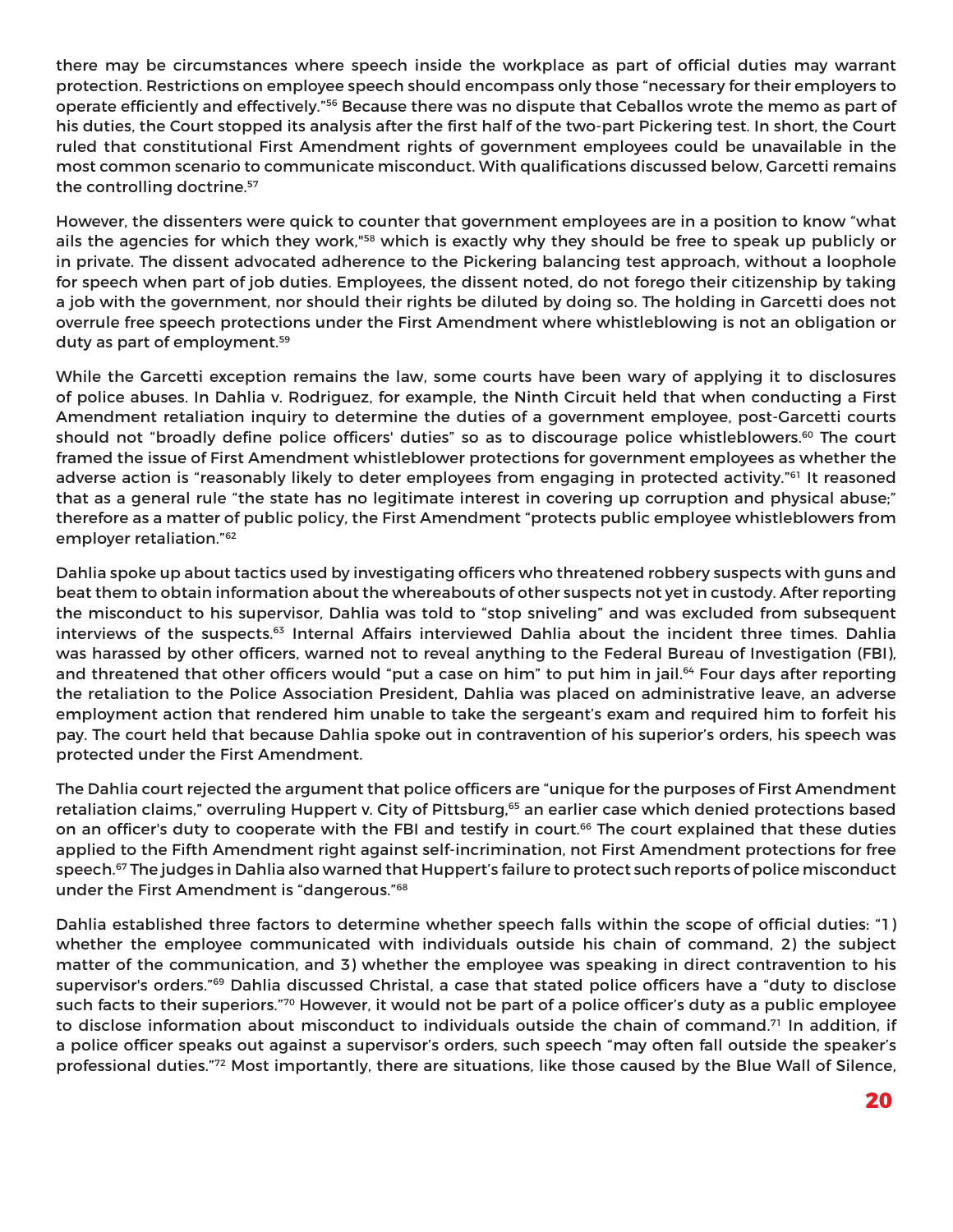in which disclosure to those outside the chain of command may be more likely to address the misconduct.

Yet Dahlia's chain of command analysis still creates a choice between two evils for police officers—"violate their duty to report to their supervisors and receive First Amendment protection or adhere to their duty and expose themselves to employment retaliation."73 As discussed above, the public interest and an officer's self-interest in his job are at odds in scenarios where officers observe misconduct of fellow officers or biased policies at play.

A 2015 decision, Matthews v. City of New York,74 has further expanded First Amendment protections for police officers who speak out about police department policies. Officer Matthews spoke out to supervisors about a quota system which required officers to conduct a certain number of arrests, summonses and stopand-frisk for the Bronx precinct. He believed the quota system was contrary to the NYPD's core mission and by "causing unjustified stops, arrests, and summonses," that "officers felt forced to abandon their discretion in order to meet their numbers," and that it "was having an adverse effect on the precinct's relationship with the community."<sup>75</sup> After raising concerns about the policy, he was given poor performance reviews, humiliated by supervisors, separated from his partner, and denied overtime, leave and assignments.<sup>76</sup>

While officers are required to report misconduct, the court ruled that Matthew's speech was covered by First Amendment protections because voicing his concerns about precinct policy did not fall within his official duties, and when "he elected a channel with a civilian analogue to pursue his complaint, he spoke as a citizen."77 The court held that critiquing police department policies is not part of an officer's job description or everyday responsibilities.78 In addition, it explained that an officer does not have a duty to monitor his supervisors' conduct.79 Matthews raised broad policy concerns rather than violations of the law. Any citizen could have raised the same policy concerns with the Captain of a police department regarding its quota system. Although he went through the chain of command to voice his concerns, the same channel would be available to any citizen who attended the Captain's monthly community meetings.<sup>80</sup> The fact that "the same or a similar channel exists for the ordinary citizen" is what matters for such analysis rather than the level of access.<sup>81</sup> This is called the "civilian analogue" exception.

Both state and local police whistleblowers and victimized citizens have court access to defend these First Amendment rights when protected speech is established. The Civil Rights Act of 1871 outlawed acts committed under state law that deprive others of constitutional rights, particularly the Ku Klux Klan's racist vigilantism. 42 U.S.C. § 1983 reads in part:

Every person who, under color of any statute, ordinance, regulation, custom, or usage, of any State..., subjects, or causes to be subjected, any citizen of the United States or other person within the jurisdiction thereof to the deprivation of any rights, privileges, or immunities secured by the Constitution and laws, shall be liable to the party injured.82

This applies to law enforcement officers outside the federal government, as well as citizens generally.<sup>83</sup> It means they have access to federal court jury trials, where justice will be determined by the citizens they purported to defend with their disclosures.

A plaintiff must prove that "constitutional or other federal rights have been violated and that the named defendant is legally responsible for that violation by virtue of either his direct participation in the asserted wrongdoing or his authorization or toleration of such misconduct by his subordinates."<sup>84</sup> A plaintiff must demonstrate that: "(1) the defendant participated directly in the alleged constitutional violation; (2) the defendant, after being informed of the violation through a report or appeal, failed to remedy the wrong; (3) the defendant created a policy or custom under which unconstitutional practices occurred, or allowed the continuance of such a policy or custom; (4) the defendant was grossly negligent in supervising subordinates who committed the wrongful acts; or (5) the defendant exhibited deliberate indifference to the rights of [the plaintiff] by failing to act on information indicating that unconstitutional acts were occurring."85 Claims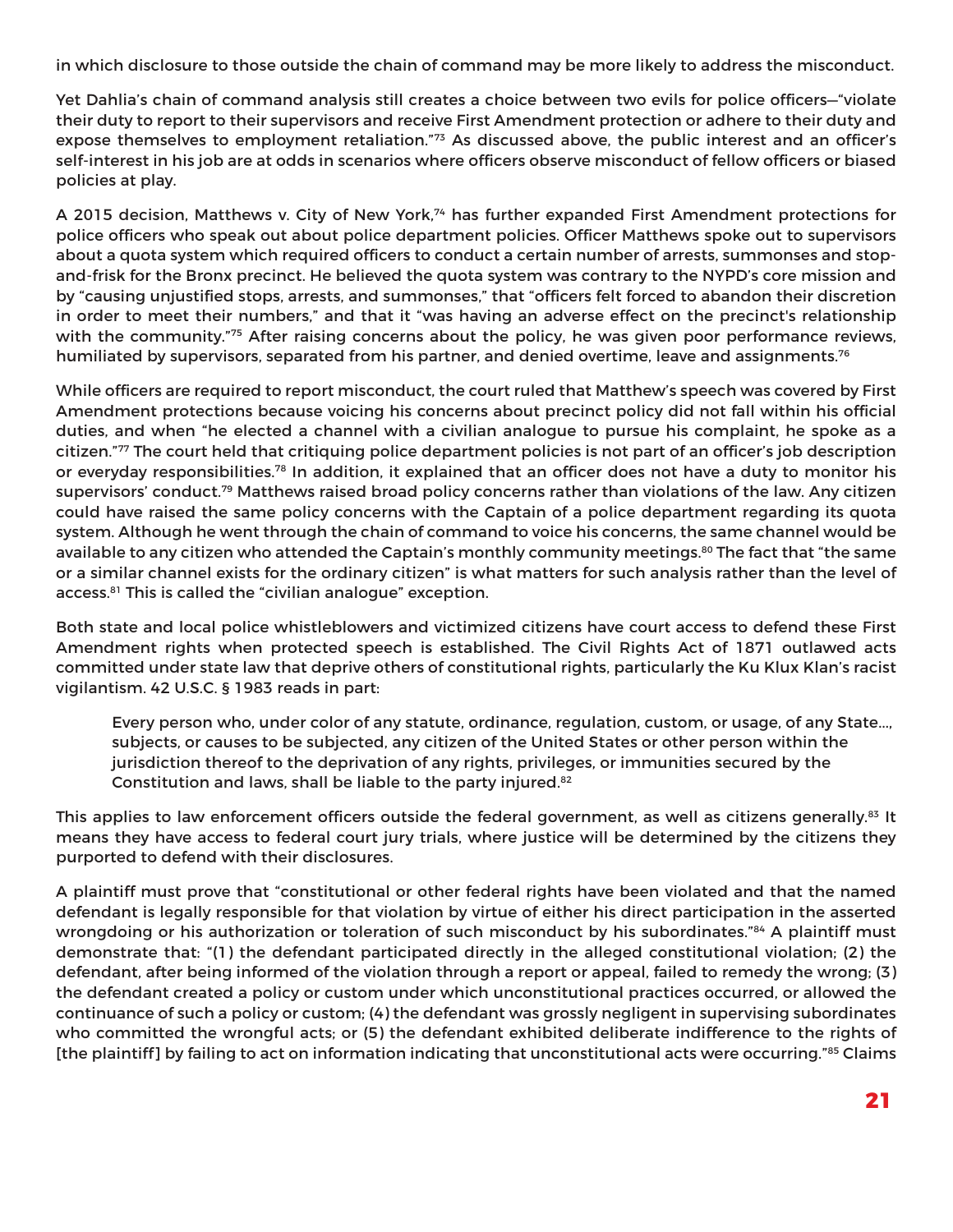against supervisors can be sustained where supervisors "exhibit[] deliberate indifference to the rights of [the plaintiff] by failing to act on information indicating that unconstitutional acts were occurring" or by having "created a policy or custom under which unconstitutional practices occurred, or allowed the continuance of such a policy or custom, [or was] grossly negligent in supervising subordinates who committed the wrongful acts."86

Under current legal doctrine, police whistleblowers must survive a gauntlet of legal obstacles to gain protection. It is a major gamble for police officers to prove that they are eligible for constitutional protection, that their speech is worthy, not too disruptive, and caused retaliation, and that they wouldn't have gotten fired anyway.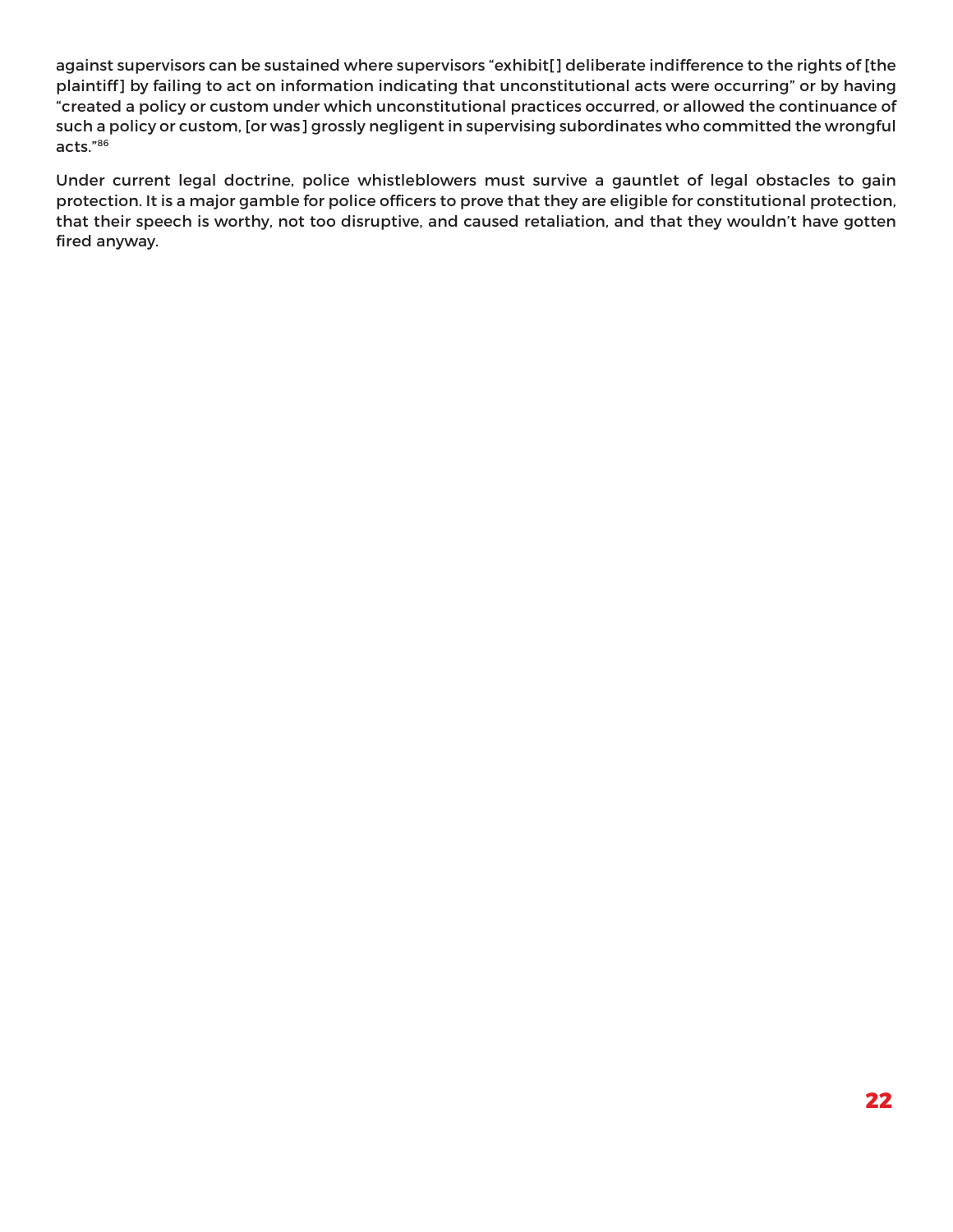# **Whistleblower Protection Act (WPA) 5 USCS § 2302 and the Whistleblower Protection Enhancement Act (WPEA)**

The Civil Service Reform Act of 1978, reinforced by the Whistleblower Protection Act (WPA) of 1989, covers federal employees who report waste, fraud, and abuse. In 5 USC § 2302(b)8), the WPA protects employees disclosing what they reasonably believe is any violation of any law, rule, or regulation, gross mismanagement, a gross waste of funds, an abuse of authority, or a substantial and specific danger to public health or safety, with the exception of disclosures "specifically prohibited by law."<sup>87</sup> Although federal employees are covered by the WPA, intelligence agencies are excluded from coverage by statute.<sup>88</sup> The statutory rights for federal law enforcement authorities come at a price. In Bush v. Lucas,<sup>89</sup> the Supreme court ruled that the statutory rights substitute for court access to challenge First Amendment violations.

To meet the elements of a claim under section 2302(b)(8), whistleblowers must have: "1) a protected disclosure, 2) a personnel action taken, threatened or not taken after to the protected disclosure, 3) the accused officials knew of the protected disclosure; and 4) a causal connection between the disclosure and the personnel action."90

The employee can establish a prima facie case by a much lower standard than with constitutional claims. Initially, there is no balancing test for protected speech. If the whistleblower reasonably believes a disclosure evidences misconduct listed in section 2302(b)(8), by statute the balancing test favors the exercise of free speech rights. The nexus test to prove a link between whistleblowing and a challenged action also is far less difficult. Instead of proving that dissent was a predominate, motivating factor, the whistleblower only must demonstrate that it was a "contributing factor," or relevant to the personnel action.<sup>91</sup>

For its affirmative defense under the WPA, an agency then must show by "clear and convincing" evidence that it would have taken the challenged actions even in the absence of protected disclosures.<sup>92</sup> Clear and convincing evidence is a far tougher burden for the employer than a mere preponderance, which only requires a majority of the evidence. In Chambers v. Dep't of Interior, the court looked at several factors to determine whether the agency would have implemented the adverse action absent the disclosure including 1) the strength of evidence presented by the employer regarding the reason for the personnel action 2) the motive of the decision-makers 3) and whether similar adverse actions have been taken against similarly situated non-whistleblower employees.<sup>93</sup>

In 2012, Congress unanimously passed the Whistleblower Protection Enhancement Act (WPEA), which strengthened whistleblower rights for federal employees originally created by the WPA in 1989, including restoration of free speech rights by closing judicially-created loopholes that had arbitrarily excluded protection.94 For instance, the WPEA expanded protections for federal employees even if they "are not the first person to disclose misconduct; disclose misconduct to coworkers or supervisors; disclose the consequences of a policy decision; or blow the whistle while carrying out their job duties."<sup>95</sup>

FBI whistleblowers have "separate but equal" rights for internal disclosures without independent due process to those for other federal employees in the WPA.<sup>96</sup> Presidential Policy Directive (PPD) 19, instituted by U.S. President Barack Obama in 2012, "prohibits retaliation against whistleblowers in the intelligence community who make internal disclosures and requires intelligence agencies to establish a review process for claims of retaliation consistent with the procedures in the WPA."<sup>97</sup> While this reform created intra-agency freedom of speech in principle, it also does not include independent due process rights for FBI or other intelligence officers to challenge retaliation.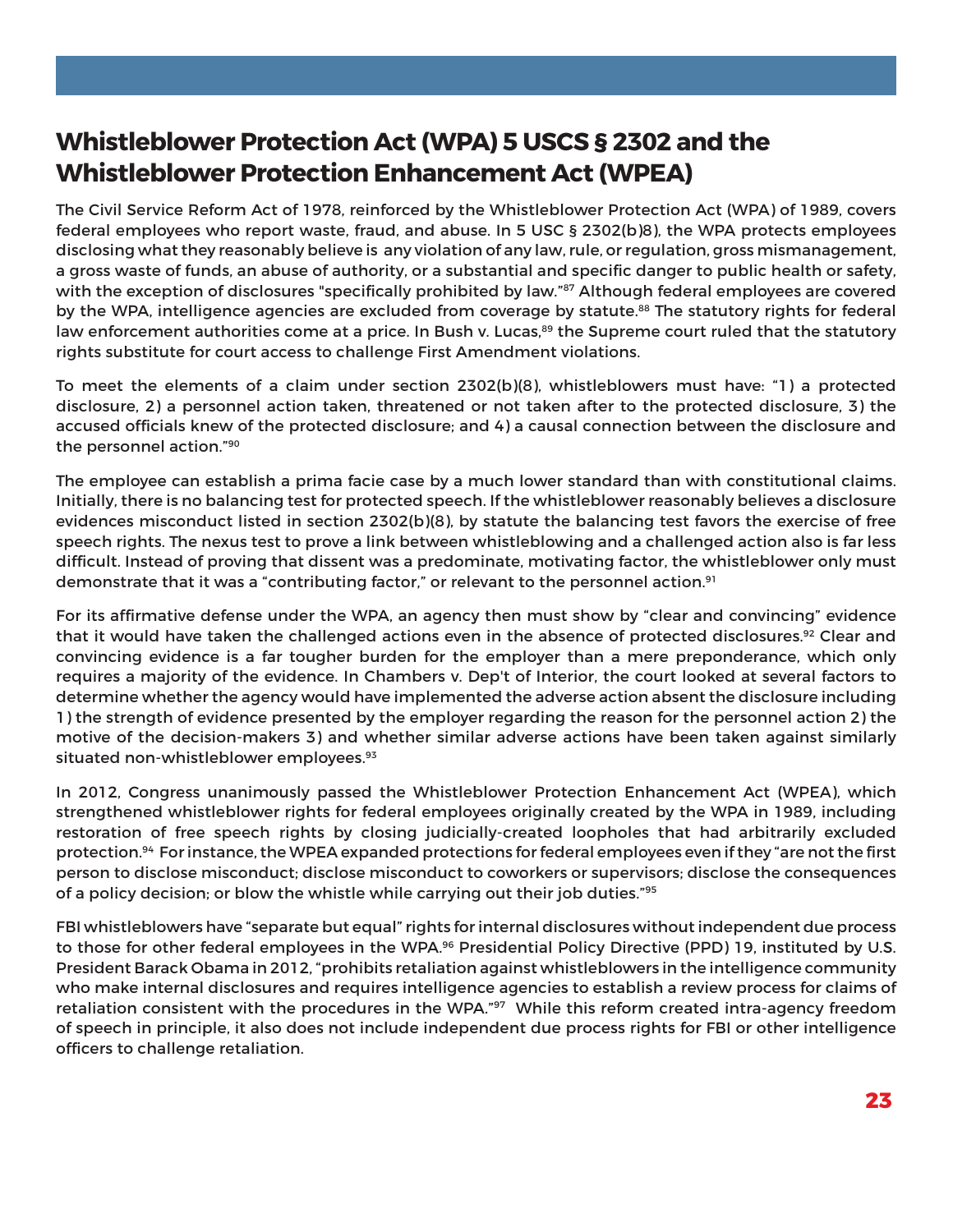### **State-Specific Whistleblower Protection Rights**

Four basic types of state whistleblower laws provide statutory rights to seek reinstatement.<sup>98</sup> Some require that whistleblowers report to specific external recipients. Other states require internal disclosures. A third group of states don't specify such requirements. Fourth, some enable whistleblowers to disclose misconduct internally or externally.

Most states use administrative processes rather than courts and limit the remedies available to whistleblowers.<sup>99</sup> As a rule, these statutes are so weak that whistleblower rights attorneys argue not to file claims which almost certainly will rubber stamp the retaliation. Exceptions include the District of Columbia and California, where state employees and contractors (in DC) are entitled to a jury and monetary damages in civil trials.<sup>100</sup> New Jersey and Florida also have stronger protections compared to other states.<sup>101</sup> In 2020 Illinois also passed a precedent-setting law enforcement whistleblower law, protecting both witnesses and police, with court access to seek reinstatement and damages.102

Common law remedies also are a possibility. Most states have a "public policy exception" to the prevailing "at will" employment doctrine.<sup>103</sup> If the motivating factor for the employee's discharge violates public policy, a whistleblower may be entitled to damages. However, the scope of protected speech varies widely, and relief is limited to monetary damages without the chance of reinstatement.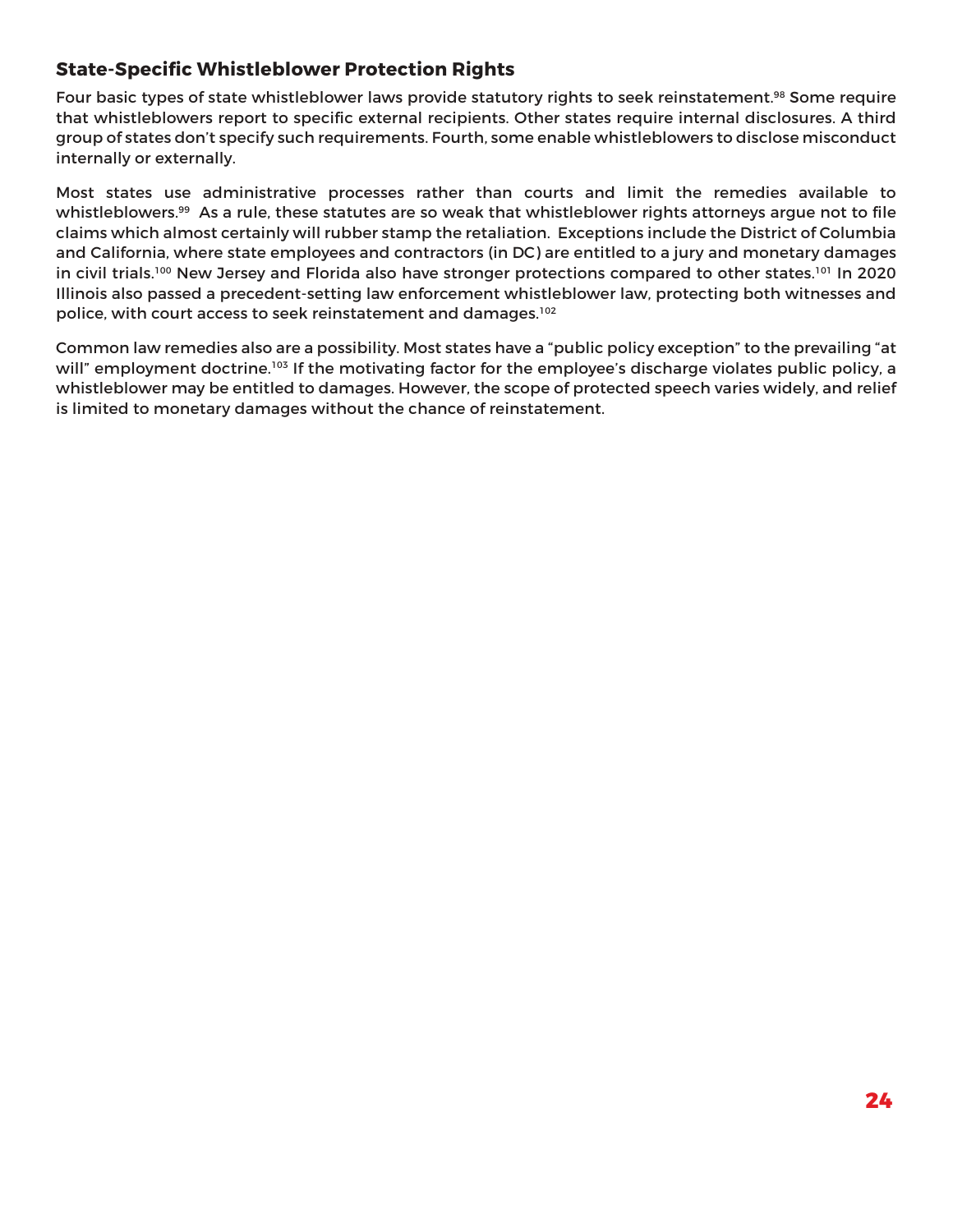## **Recommendations for Reform**

The core lesson to learn from police whistleblowers' experiences is unavoidable—whatever the ground rules for conduct, there will never be justice without a clear channel for the truth about police abuses of power. That legally safe channel must be available to all who witness abuses, whether other police officers, citizen witnesses, or victims. Legal rights alone cannot overcome cultural bias and hostility, but they are the first step toward changing attitudes. Most significant, it means that those who want to communicate the truth for the first time will have credible legal rights to defend themselves. Below are the four cornerstones for how to break down the Blue Wall of Silence in favor of real accountability:

1) Anti-retaliation rights for all who provide evidence, whether law enforcement officers, citizen witnesses, victims, media, or organizations.

2) Protection against all forms of retaliation, including a whistleblower defense against civil and criminal liability.

3) Best practice legal standards to enforce those rights, including burdens of proof, administrative and judicial remedies, protection against gag orders and adequate relief for those who prevail.

4) Independent investigations of disclosures with best practice confidentiality shields and action free from conflicts of interest, so the truth makes a difference.

Legislation recently introduced in Congress by Representative Gerald Connelly, the Special Inspector General for Law Enforcement Act, honors all these principles with best practice provisions for legitimate reform. It was developed after in-depth consultation with law enforcement officers, civil rights groups, and whistleblower organizations.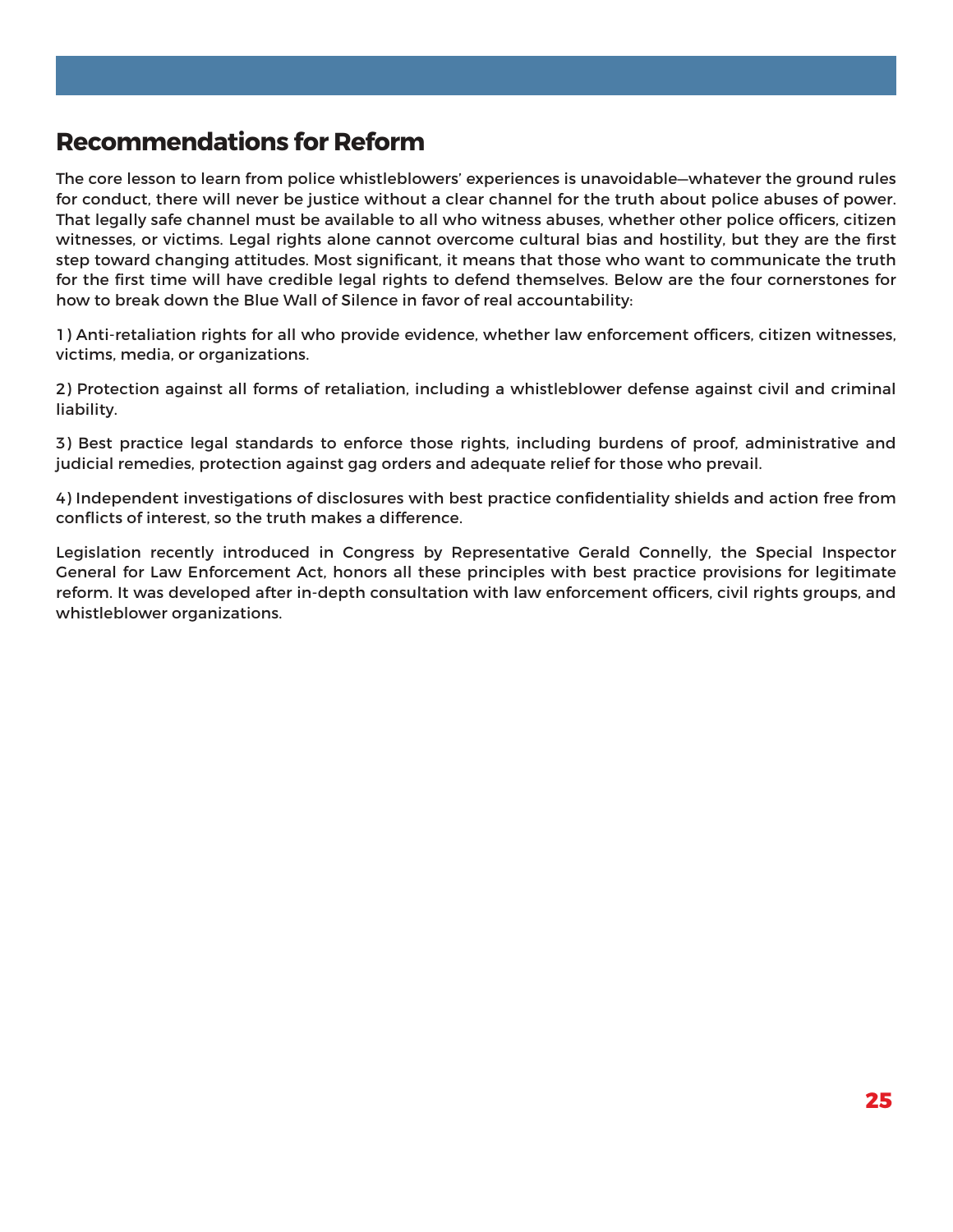## **Conclusion**

To address police accountability is to recognize that the rule of law also applies to those who enforce it. Departments across the nation need better protections – that is, incentives – for officers to prioritize their duty to the public over loyalty to their colleagues. A rigorous legislative commitment to transparency and accountability is the first step in replacing the "Blue Wall of Silence" with the "Blue Wall of Integrity." This, in part, means setting in place policies that credibly protect the testimony of police whistleblowers.

Since 1998, the federal government has provided funding to equip police officers with body armor capable of protecting their person from an assailant's bullet. These same officers report to work entirely unprotected from whistleblower retaliation which stands to threaten their reputation, livelihood, physical safety, and mental wellbeing. Until there is federal legislation capable of shielding good apples from the bad, whistleblowing in law enforcement will remain an entirely anomalous event. Whistleblowing for law enforcement is "committing the truth" because they are treated as if they had committed a crime. But the truth, the whole truth and nothing but the truth is the foundation for legitimate reform. There can be no higher priority than protecting those who provide it.

Most fundamental, however, is that anti-retaliation rights should apply to all who expose the truth, against whatever form of retaliation is used to attack them. It does not matter whether repressive tactics to enforce secrecy come from job actions or a hostile cultural environment. The truth is equally essential for justice, whether the witness is a law enforcement officer, a citizen witness, or a victim.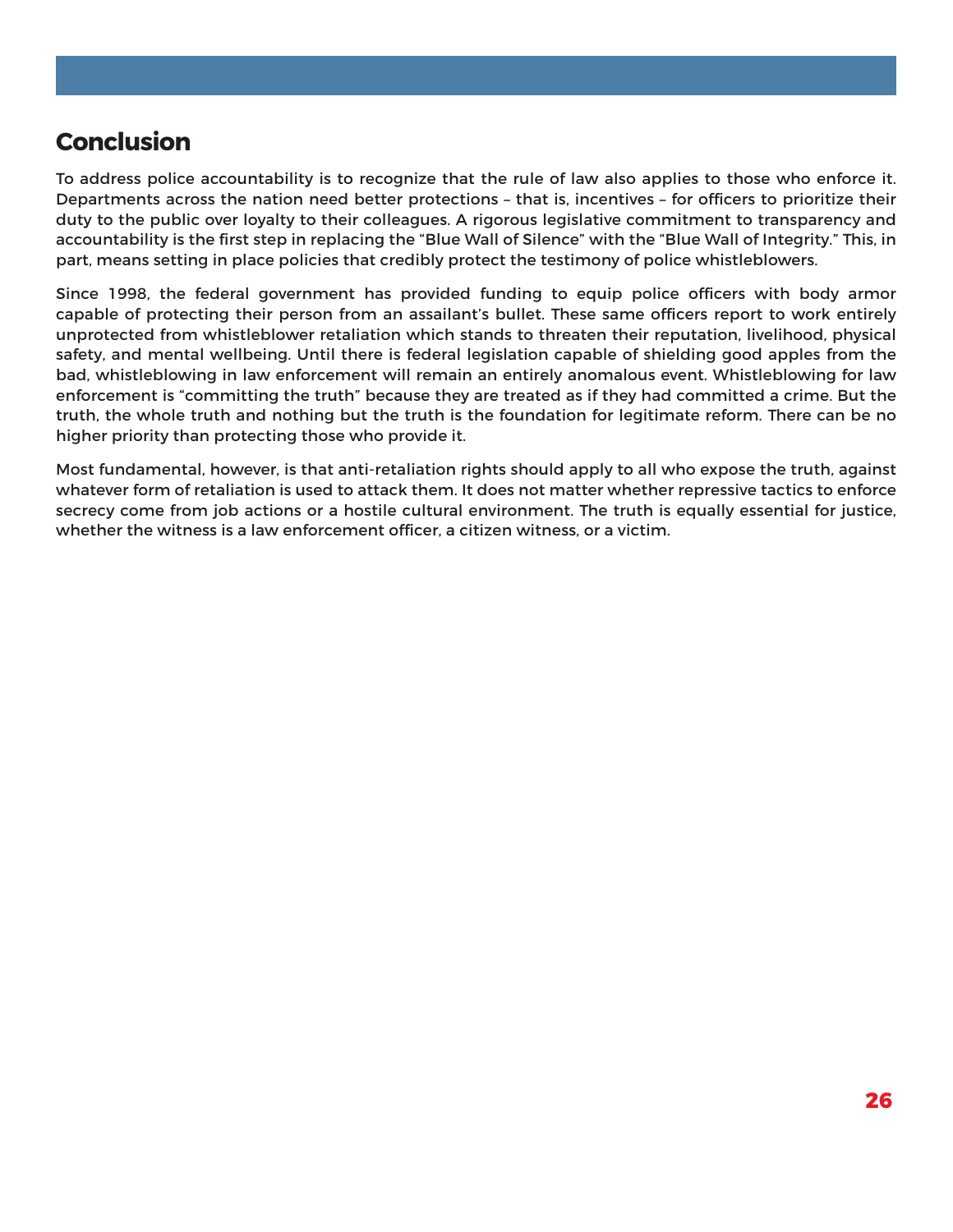## **Endnotes**

1 German Lopez, "Police officers are prosecuted for murder in less than 2 percent of fatal shootings," Vox (April 2, 2021), https://www. vox.com/21497089/derek-chauvin-george-floyd-trial-police-prosecutions-black-lives-matter.

2 Id.

3 Terrance A. Johnson & Raymond W. Cox, III, "Police Ethics: Organizational Implications," Public Integrity, Vol. 7 Is. 1, pp. 67-71 (December 2004), https://www.researchgate.net/publication/264120082\_Police\_Ethics\_Organizational\_Implications.

4 Id.

5 U.S. Dep't of Justice Civil Rights Div., "Investigation of the Ferguson Police Department" (March 4, 2015), https://www.justice.gov/sites/ default/files/opa/press-releases/attachments/2015/03/04/ferguson\_police\_department\_report.pdf.

6 U.S. Department of Justice's Office of Community Oriented Policing Services, "President's Task Force on 21st Century Policing, Interim Report of the President's Task Force on 21st Century Policing" (March 2015), https://cops.usdoj.gov/pdf/taskforce/Interim\_TF\_Report. pdf.

7 Robert K. Robinson, Milorad Novicevic & Dave L. Nichols, "Expanding Protection for Whistleblowers Under Federal Employment Laws: A Primer on Retaliation," Southern Law Journal, Vol. 24 . Is. 2 (2014), https://www.proquest.com/scholarly-journals/expandingprotection-whistleblowers-under-federal/docview/1614413955/se-2. See also 5 U.S.C. §2302(b)(8), Prohibited personnel practices, https:// uscode.house.gov/view.xhtml?req=29&f=treesort&fq=true&num=125.

8 Roberta Ann Johnson, "Whistleblowing and the Police," Rutgers University Journal of Law and Urban Policy 1 Vol. 3 (2005), https:// rutgerspolicyjournal.org/sites/jlpp/files/Johnson\_Whistleblowing.pdf.

9 Tim Prenzler & Carol Ronken, "A Survey of Innovations in the Development and Maintenance of Ethical Standards by Australian Police Departments," Police Practice and Research, An International Law Journal Vol. 4 Is. 2 pp. 149-161 (October 27, 2010)

10 Id.

11 David Weisburd, Rosann Greenspan with Edwin E. Hamilton, Hubert Williams, and Kellie A. Bryant, "Police Attitudes Toward Abuse of Authority: Findings from a National Study," National Institute of Justice (2000), https://www.ojp.gov/pdffiles1/nij/181312.pdf.

12 Terry Morehead Dworkin & Melissa S. Baucus, "Internal vs. External Whistleblowers: A Comparison of Whistleblowing Processes," Journal of Business Ethics, Journal of Business Ethics Vol. 17, 1281–1298 (September 1998), https://doi.org/10.1023/A:1005916210589.

13 Maurice Punch, "Police Corruption and Its Prevention," European Journal on Criminal Policy and Research Vol. 8, pp. 301–324 (2000), https://doi.org/10.1023/A:1008777013115.

14 Supra note 8.

15 Supra note 11.

16 Id.

17 Id.

18 Isidoro Rodriguez, "The Plight of Police Whistleblowers," The Crime Report (June 18, 2020), https://thecrimereport.org/2020/06/18/ the-plight-of-the-police-whistleblower/.

19 Supra note 13.

20 Id.

21 Martin J. McMahon, First Amendment Protection for Law Enforcement Employees Subjected to Discharge, Transfer, or Discipline Because of Speech, 109 A.L.R. Fed. 9 (1992); see also Bryson v. Waycross, 888 F.2d 1562 (11th Cir. 1989), reh'g denied en banc, 894 F.2d 414 (11th Cir. 1989).

22 Frank Serpico and Tom Devine, "To Change the Culture of Silence, Protect Police Whistleblowers," The Hill (September 8, 2020), https://thehill.com/opinion/criminal-justice/505994-to-change-the-culture-of-silence-protect-police-whistleblowers.

23 Joseph Schafer & Thomas J. Martinelli, "First-line Supervisor's Perceptions of Police Integrity: The Measurement of Police Integrity Revisited," Policing: An International Journal of Police Strategies & Management, Vol. 31 Is. 2 pp. 306-323 (2008)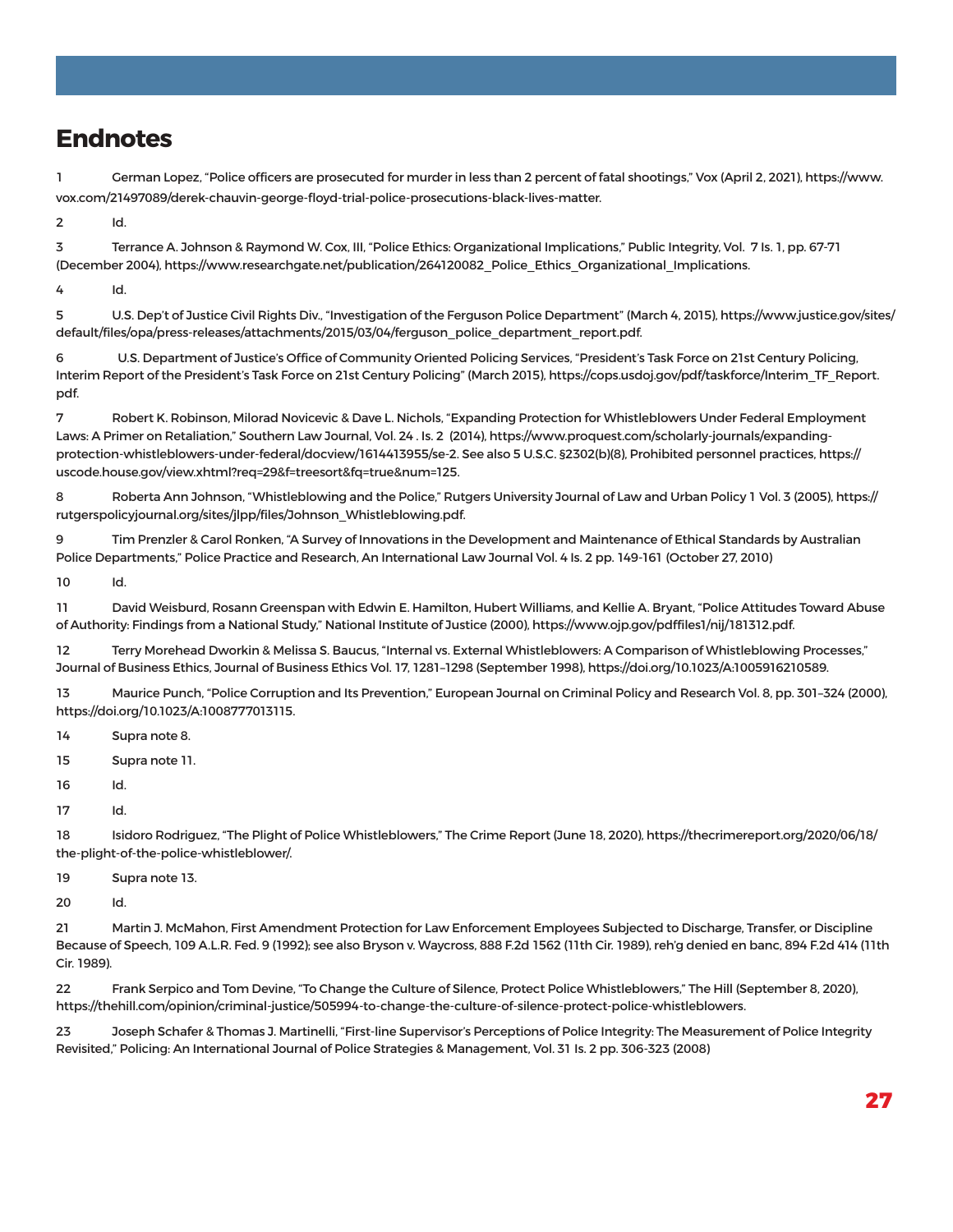24 Id. at 309.

25 Id.

26 Supra note 21 (citing Black v. City of Wentzville, 686 F. Supp. 241 (E.D. Mo. 1988)).

27 Federal Bureau of Investigation, "Security Clearances for Law Enforcement," Resources: Law Enforcement (retrieved February 5, 2022), https://www.fbi.gov/resources/law-enforcement/security-clearances-for-law-enforcement#:~:text=Credit%20and%20criminal%20 history%20checks,employment%20history%2C%20and%20military%20history

28 Frontline, "L.A.P.D. Blues: Investigating the Rampart Scandal, PBS (May 15, 2001), https://www.pbs.org/wgbh/pages/frontline/shows/ lapd/scandal/

29 Erwin Chemerinsky, "An Independent Analysis of the Los Angeles Police Department's Board of Inquiry

Report on the Rampart Scandal", Loyola Los Angeles Law Review Vol. 34 Article 4 (2001), https://digitalcommons.lmu.edu/llr/vol34/iss2/4

30 Milton Mollen et al., "Commission Report: New York Commission to Investigate Allegations of Police Corruption and the Anti-Corruption Procedures of the Police Department" (July 7, 1994), https://www.scribd.com/document/248581606/1994-07-07-Mollen-Commission-NYPD-Report

31 Id. at 107.

32 Jane Turner, "'Never run when you are right' Whistleblower of the Week: Frank Serpico," Whistleblower Network News (August 31, 2020), https://whistleblowersblog.org/whistleblower-of-the-week/whistleblower-of-the-week-frank-serpico-never-run-when-you-are-right/.

33 Corey Kilgannon, "Whistle-blower? A Half-Century Ago in N.Y.C., It Was Serpico," New York Times (Oct. 4, 2019), https://www.nytimes. com/2019/10/04/nyregion/frank-serpico-whistle-blower.html.

34 Frank Serpico, "Excerpts From the Testimony [before the Knapp Commission] by Serpico," New York Times (Dec. 15, 1971), https:// www.nytimes.com/1971/12/15/archives/excerpts-from-the-testimony-by-serpico.html?smid=pl-share

35 April Siese, "Former Buffalo officer who stopped fellow cop's chokehold on suspect will get pension after winning lawsuit," CBS News (April 15, 2021), https://www.cbsnews.com/news/cariole-horne-former-buffalo-police-officer-pension-lawsuit-win/

36 Id.

37 Id.

38 Jonah Bromwich, "Court Vindicates Black Officer Fired for Stopping Colleague's Chokehold," New York Times (April 13, 2021), https:// www.nytimes.com/2021/04/13/nyregion/cariol-horne-police-chokehold.html

39 America's Most Wanted, "1991 Arrest of Michael Lucas by Inspector Matthew Fogg-Fox 5 'America's Most Wanted'-Fugitive," You Tube, uploaded by Matthew Fogg (June 16, 2012), https://www.youtube.com/watch?v=H3cFltHnv6M&list=PL0581688A0E320D56&index=8

40 William Sherman and Daniel GoldFarb, "Marshall Racists Spark Suits," New York Post (March 16, 1997), https://web.archive.org/ web/19980204015939/http://www.bwbadge.com/NyPost1.htm

41 Bill Miller, "Ex-Deputy Wins Bias Suit Against Marshals Service," The Washington Post (April 30, 1998), https://www.nytimes. com/2021/04/13/nyregion/cariol-horne-police-chokehold.html

42 Hannah Knowles, "Marshals Service employees have alleged racism for decades. Their case may finally be heard," The Washington Post (January 23, 2022), https://www.washingtonpost.com/national-security/2022/01/23/class-action-black-us-marshals/

43 The Lamplighter Project, "Austin Handle: Vice-Chair of the Board," (retrieved February 5, 2022), https://www.thelamplighterproject. org/board-of-directors

44 Jane Turner, "Whistleblower of the Week Brittany Marie Iriart: All I Wanted Was Justice," Whistleblower Network News (September 8, 2021), https://whistleblowersblog.org/whistleblower-of-the-week/brittany-marie-iriart/

45 Mensah Dean, "Retired Philly cop recalls the Blue Wall of Silence," The Philadelphia Inquirer (Oct. 26, 2016), https://www.inquirer. com/philly/news/20161026\_Retired\_Philly\_cop\_recalls\_the\_Blue\_Wall\_of\_Silence.html

46 Jason Meisner, "Emanuel averts witness stand as city settles suit by whistleblower cops," Chicago Tribune (May 31, 2016), https:// www.chicagotribune.com/news/breaking/ct-whistleblower-cops-code-of-silence-trial-met-20160530-story.html

47 Shannon Spaulding, Breaking the Silence, (retrieved February 5, 2022), https://shannonspalding.com/.

48 U.S. Const. amend. I.

49 Supra note 21.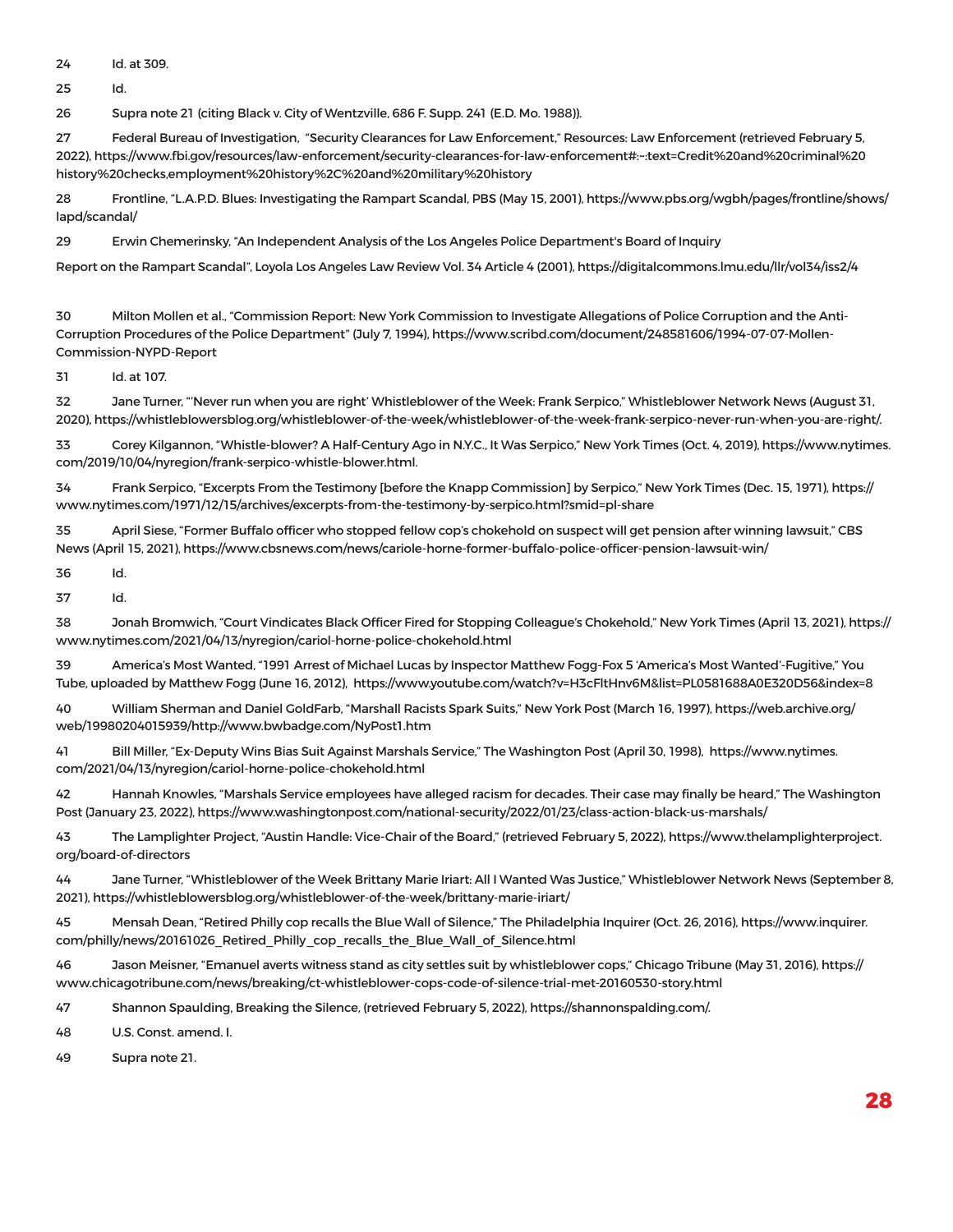- Id.
- Bryson v. City of Waycross, 888 F2d 1562 (11th Cir. 1989).
- Pickering v. Board of Education, 391 U.S. 563 (1968).
- Garcetti v. Ceballos, 547 U.S. 410, 418 (2006).
- Supra note 51 at 1566.
- Id.
- Id. at 419.
- See, e.g., Delaney v. Town of Abington, 890 F.3d 1 (1st Cir. 2018); Hayes v. Mass. Bay Transp. Auth., 498 F. Supp. 3d 224 (D. Mass. 2020)
- Garcetti at 429 (quoting Waters v. Churchill, 511 U.S. 661, 674 (1994)).
- Id.
- Dahlia v. Rodriguez, 735 F.3d 1060, 1063 (9th Cir. 2013).
- Id. at 1078.
- Id. at 1067.
- Id. at 1064.
- Id. at 1065.
- Huppert v. City of Pittsburg, 574 F.3d 696 (9th Cir. 2009).
- Id. at 1071.
- Id.
- Id. at 1106–07.

 Heidi Tong," Freedom Dictated By Occupation? How Dahlia v. Rodriguez Impacts Free Speech Protection Afforded To Public Employees," Loyola Las Angeles Law Review Vol. 47 Is. 4 (2014); see also Dahlia v. Rodriguez at 1076.

- Dahlia at 1071, distinguishing Christal v. Police Comm'n of City of San Francisco, 33 Cal.App.2d 564, 92 P.2d 415 (1939).
- Freitag v. Ayers, 468 F.3d 528, 545–46 (9th Cir. 2006).
- Dahlia at 1075.
- Tong, supra note 69 at 1081.
- Matthews v. City of New York, 779 F.3d 167, 169 (2d Cir. 2015).
- Id. at 169–70.

 Id. at 170; see also Tanzina Vega, "Appellate Ruling Supports a Police Whistle-blower in New York," New York Times (Feb. 26, 2015), https://www.nytimes.com/2015/02/27/nyregion/appellate-ruling-supports-a-police-whistle-blower-in-new-york.html

- Matthews at 169 (2d Cir. 2015).
- Id.
- Matthews at 174.
- Vega, supra note 76.
- Matthews at 176.
- 42 U.S.C. § 1983 Civil action for deprivation of rights.
- Statutory rights preclude this avenue for federal law enforcement officers. See Bush v. Lucas, 462 U.S. 367 (1983), discussed infra.
- White-Ruiz v. City of New York, 983 F. Supp. 365, 382 (S.D.N.Y. 1997).
- Id. at 386 (citing Colon v. Coughlin, 58 F.3d 865, 873 (2d Cir. 1995)).
- Id. (citing Colon v. Coughlin, 58 F.3d 865, 873 (2d Cir. 1995) Cir. 1995)
- 5 U.S.C. § 2302(b)(8)(A) (2012).

 Carolyn N. Lerner & Jason Zuckerman, "The U.S. Office of Special Counsel's Role in Protecting Whistleblowers and Serving a Safe Channel for Government Employees to Disclose Wrongdoing," (2014), https://osc.gov/Documents/PPP/OSC%27s%20Role/